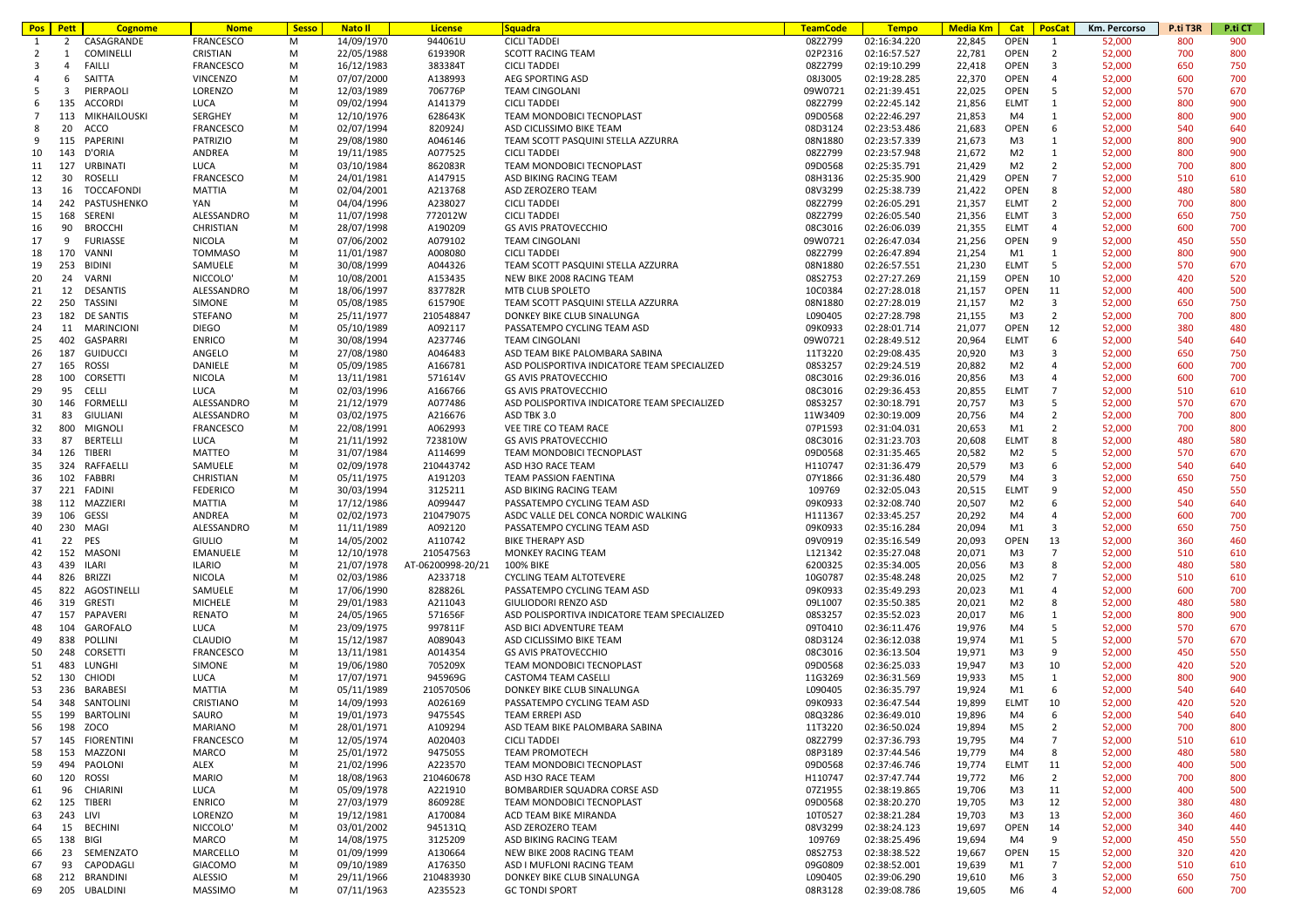| 70  | 235 | BIZZARRI          | <b>ALDO</b>      | M | 27/08/1982 | 210483929         | DONKEY BIKE CLUB SINALUNGA           | L090405 | 02:39:10.284 | 19,602 | M <sub>2</sub> | 9              | 52,000 | 450 | 550 |
|-----|-----|-------------------|------------------|---|------------|-------------------|--------------------------------------|---------|--------------|--------|----------------|----------------|--------|-----|-----|
| 71  | 18  | <b>DONATI</b>     | <b>MIRKO</b>     | M | 04/10/1996 | A189184           | ASD BIKERS ROCK N'ROAD               | 09E0780 | 02:39:16.649 | 19,588 | OPEN           | 16             | 52,000 | 300 | 400 |
| 72  |     | 172 ZOMPA         | ALESSANDRO       | M | 11/10/1995 | A188835           | NEW BIKE 2008 RACING TEAM            | 08S2753 | 02:39:41.500 | 19,538 | <b>ELMT</b>    | 12             | 52,000 | 380 | 480 |
|     |     |                   |                  |   |            |                   |                                      |         | 02:39:41.999 |        |                |                |        |     |     |
| 73  |     | 835 MANFRELLOTTI  | LUCA             | M | 30/07/1992 | A082563           | ASD CICLISSIMO BIKE TEAM             | 08D3124 |              | 19,537 | <b>ELMT</b>    | 13             | 52,000 | 360 | 460 |
| 74  |     | 305 CAVIOLI       | DANIELE          | м | 14/07/1982 | A192120           | ASD FRECCE ROSSE RIMINI              | 07W1928 | 02:39:46.663 | 19,527 | M <sub>2</sub> | 10             | 52,000 | 420 | 520 |
| 75  |     | 2226 LEONI        | FRANCESCO        | M | 06/09/1980 | 210523125         | <b>ASD STAR BIKE</b>                 | L410045 | 02:39:55.586 | 19,509 | M3             | 14             | 52,000 | 340 | 440 |
| 76  |     | 255 BROVELLI      | <b>GIULIO</b>    | M | 19/06/2002 | A111011           | TEAM SCOTT PASQUINI STELLA AZZURRA   | 08N1880 | 02:40:09.283 | 19,481 | <b>ELMT</b>    | 14             | 52,000 | 340 | 440 |
| 77  |     | 162 POLI          | <b>MASSIMO</b>   | M | 15/02/1971 | A122680           | NEW BIKE 2008 RACING TEAM            | 08S2753 | 02:40:30.530 | 19,438 | M <sub>5</sub> | 3              | 52,000 | 650 | 750 |
| 78  |     | 1221 SORDI        | <b>ALESSIO</b>   | M | 13/01/1988 | A111998           | ASD CICLI ROSSI                      | 11J3410 | 02:40:30.531 | 19,438 | M1             | 8              | 52,000 | 480 | 580 |
| 79  | 150 | GIULIANELLI       | <b>MORENO</b>    | M | 06/05/1962 | A195440           | ASD FRECCE ROSSE RIMINI              | 07W1928 | 02:40:47.285 | 19,404 | M6             | 5              | 52,000 | 570 | 670 |
| 80  |     | 148 GERINI        | <b>MAURIZIO</b>  | M | 16/09/1972 | A196129           | TEAM ERREPI ASD                      | 08Q3286 | 02:41:32.291 | 19,314 | M4             | 10             | 52,000 | 420 | 520 |
| 81  | 528 | SANTELLI          | GIUSEPPE         | M | 10/08/1972 | 990169G           | <b>TEAM CINGOLANI</b>                | 09W0721 | 02:42:16.533 | 19,227 | M4             | 11             | 52,000 | 400 | 500 |
|     |     |                   |                  |   |            |                   |                                      |         |              |        |                |                |        |     |     |
| 82  |     | 174 BELLOMARINO   | <b>FABIO</b>     | M | 07/06/1978 |                   | INDIVIDUALE                          | WT      | 02:42:18.155 | 19,223 | M <sub>3</sub> | 15             | 52,000 | 320 | 420 |
| 83  |     | 2137 CARDINALI    | <b>FRANCESCO</b> | M | 03/03/1986 | 863127J           | <b>FACTORY TEAM BATTIFOLLE</b>       | 08C3123 | 02:42:19.029 | 19,222 | M <sub>2</sub> | 11             | 52,000 | 400 | 500 |
| 84  | 249 | DELLABIANCIA      | MATTEO           | M | 15/09/1990 | 7983343           | ASD POLISPORTIVA NOB CLUB            | 08FC107 | 02:42:19.497 | 19,221 | M1             | 9              | 52,000 | 450 | 550 |
| 85  |     | 116 SEMOLI        | <b>ALESSIO</b>   | M | 28/06/1969 | 703174H           | TEAM SCOTT PASQUINI STELLA AZZURRA   | 08N1880 | 02:42:22.008 | 19,216 | M <sub>5</sub> | $\overline{4}$ | 52,000 | 600 | 700 |
| 86  |     | 184 DINA          | VALERIO          | M | 06/07/1987 | 7997407           | FLAMINIA BIKE ASD                    | 12RM446 | 02:42:26.673 | 19,207 | M1             | 10             | 52,000 | 420 | 520 |
| 87  |     | 81 MARIANI        | LUCA             | M | 03/04/1969 | 800511Z           | TEAM ORSO ON BIKE ASD                | 08W3058 | 02:42:38.232 | 19,184 | M <sub>5</sub> | 5              | 52,000 | 570 | 670 |
| 88  |     | 1200 DEL GIOVANE  | SIMONE           | M | 15/08/1994 |                   | CYCLING CAFE' RACING TEAM            | 11P2939 | 02:42:44.519 | 19,171 | ELMT           | 15             | 52,000 | 320 | 420 |
|     |     |                   |                  |   |            |                   |                                      |         |              |        |                |                |        |     |     |
| 89  |     | 2012 PROIETTI     | MARSILIO         | M | 29/01/1975 | AT-00101234-20/21 | <b>GC VITERBESE</b>                  | 159     | 02:43:09.261 | 19,123 | M4             | 12             | 52,000 | 380 | 480 |
| 90  |     | 132 GUGLIELMI     | <b>MATTEO</b>    | M | 27/09/1972 | 210490040         | <b>ESSERE ASD ARL</b>                | H035759 | 02:43:28.542 | 19,085 | M4             | 13             | 52,000 | 360 | 460 |
| 91  |     | 560 PAGLIARANI    | MARCO            | M | 22/01/1973 | 7911320           | ASD MEDINOX                          | 08FC026 | 02:43:29.541 | 19,083 | M4             | 14             | 52,000 | 340 | 440 |
| 92  |     | 1231 SGRICCIA     | MATHIEU          | M | 28/02/1998 |                   | INDIVIDUALE                          | WT      | 02:43:30.960 | 19,081 | <b>ELMT</b>    | 16             | 52,000 | 300 | 400 |
| 93  | 200 | GIOMBETTI         | GIANCARLO        | M | 06/09/1969 | 728311A           | <b>BIKE THERAPY ASD</b>              | 09V0919 | 02:43:31.428 | 19,080 | M <sub>5</sub> | 6              | 52,000 | 540 | 640 |
| 94  |     | 2244 ZIBELLINI    | <b>MASSIMO</b>   | M | 16/01/1980 | A191247           | <b>CICLI TADDEI</b>                  | 08Z2799 | 02:43:32.536 | 19,078 | M <sub>3</sub> | 16             | 52,000 | 300 | 400 |
| 95  |     | 241 RUFFINI       | ALESSIO          | M | 18/10/1978 | A078644           | TEAM SCOTT PASQUINI STELLA AZZURRA   | 08N1880 | 02:43:33.784 | 19,075 | M <sub>3</sub> | 17             | 52,000 | 280 | 380 |
|     |     |                   |                  |   |            |                   |                                      |         |              |        |                |                |        |     |     |
| 96  |     | 134 TALOZZI       | <b>FEDERICO</b>  | M | 07/04/1971 | A027654           | ASD I MUFLONI RACING TEAM            | 09G0809 | 02:43:34.736 | 19,073 | M <sub>5</sub> | $\overline{7}$ | 52,000 | 510 | 610 |
| 97  |     | 108 LARGHI        | MARCO            | M | 12/07/1996 | A169283           | ASD GS POPPI BP MOTION               | 08W3229 | 02:43:35.032 | 19,073 | <b>ELMT</b>    | 17             | 52,000 | 280 | 380 |
| 98  |     | 136 BATTISTINI    | ANDREA           | M | 01/03/1965 | A137792           | <b>CICLI TADDEI</b>                  | 08Z2799 | 02:43:37.653 | 19,068 | M6             | 6              | 52,000 | 540 | 640 |
| 99  |     | 316 PINTI         | EMANUELE         | M | 01/06/1981 | A211048           | GIULIODORI RENZO ASD                 | 09L1007 | 02:43:46.170 | 19,051 | M3             | 18             | 52,000 | 260 | 360 |
| 100 | 167 | <b>SCIPIONI</b>   | SILVIA           | F | 07/03/1984 | A044891           | <b>CICLI TADDEI</b>                  | 08Z2799 | 02:43:54.485 | 19,035 | W1             | 1              | 52,000 | 800 | 900 |
| 101 | 105 | GASPERONI         | <b>STEFANO</b>   | M | 15/03/1969 | 210488278         | <b>ASD BLACK ROAD</b>                | H111403 | 02:44:31.535 | 18,964 | M <sub>5</sub> | 8              | 52,000 | 480 | 580 |
| 102 | 254 | GALLORINI         | LUCA             | M | 07/01/1992 | A213567           | ASD BIKING RACING TEAM               | 08H3136 | 02:44:47.213 | 18,934 | ELMT           | 18             | 52,000 | 260 | 360 |
|     |     |                   |                  |   |            |                   |                                      |         |              |        |                |                |        |     |     |
| 103 | 251 | GIAMPAOLETTI      | <b>FEDERICO</b>  | M | 12/12/1984 | 210448043         | <b>KTM MONKEY BIKE</b>               | 1101587 | 02:45:29.786 | 18,852 | M <sub>2</sub> | 12             | 52,000 | 380 | 480 |
| 104 | 631 | GHISELLI          | <b>MICHELE</b>   | M | 04/09/1977 | 571532K           | ASD I MUFLONI RACING TEAM            | 09G0809 | 02:45:32.438 | 18,847 | M3             | 19             | 52,000 | 240 | 340 |
| 105 | 619 | BURLASCHI         | <b>DIEGO</b>     | M | 19/08/1973 | 210479049         | ASDC VALLE DEL CONCA NORDIC WALKING  | H111367 | 02:46:10.767 | 18,775 | M4             | 15             | 52,000 | 320 | 420 |
| 106 |     | 244 MONTELLA      | <b>ENRICO</b>    | M | 07/01/1967 | 210497787         | <b>ASD STAR BIKE</b>                 | L410045 | 02:46:15.431 | 18,766 | M <sub>5</sub> | 9              | 52,000 | 450 | 550 |
| 107 | 137 | <b>BENINI</b>     | ALESSANDRO       | M | 22/01/1984 | 210274076         | MTB CAPALBIO ASD                     | L031860 | 02:46:29.222 | 18,740 | M <sub>2</sub> | 13             | 52,000 | 360 | 460 |
| 108 | 8   | BIAGI             | KEVIN            | M | 07/03/1999 | 937969Y           | <b>GS BORGONUOVO MILIOR</b>          | 08A0344 | 02:47:01.467 | 18,680 | OPEN           | 17             | 52,000 | 280 | 380 |
| 109 |     | 2103 MEONI        | LORENZO          | M | 01/02/1984 | A218460           | CICLO CLUB QUOTA MILLE               | 08V3049 | 02:47:02.076 | 18,679 | M <sub>2</sub> | 14             | 52,000 | 340 | 440 |
|     |     |                   |                  |   |            |                   |                                      |         |              |        |                |                |        |     |     |
| 110 | 214 | GORI              | NICOLA           | M | 18/06/1973 | A226644           | ASD LARIS BIKE                       | 10G1000 | 02:47:03.495 | 18,676 | M4             | 16             | 52,000 | 300 | 400 |
| 111 | 163 | ROMAGNOLI         | <b>TOMMASO</b>   | M | 17/03/1969 | A085721           | <b>CICLI TADDEI</b>                  | 08Z2799 | 02:47:08.971 | 18,666 | M5             | 10             | 52,000 | 420 | 520 |
| 112 | 88  | <b>BIONDI</b>     | <b>MASSIMO</b>   | M | 15/12/1966 | 896123G           | TEAM MONDOBICI TECNOPLAST            | 09D0568 | 02:47:43.026 | 18,603 | M6             | $\overline{7}$ | 52,000 | 510 | 610 |
|     |     | 113 2133 TRONCONI | SIMONE           | M | 04/02/1975 | 385435Q           | POL.MARINA DI CECINA SEZ CICLISMO    | 08W1908 | 02:47:44.539 | 18,600 | M4             | 17             | 52,000 | 280 | 380 |
| 114 | 201 | BORGHI            | ETTORE           | M | 26/04/1968 | A222434           | TEAM MONDOBICI TECNOPLAST            | 09D0568 | 02:47:55.537 | 18,580 | M <sub>5</sub> | 11             | 52,000 | 400 | 500 |
| 115 |     | 564 CACCHIANI     | RICHARD          | M | 30/10/1974 | A169298           | ASD GS POPPI BP MOTION               | 08W3229 | 02:48:16.784 | 18,541 | M4             | 18             | 52,000 | 260 | 360 |
| 116 | 188 | INGEGNERI         | GIANCARLO        | M | 02/03/1971 |                   | INDIVIDUALE                          | WT      | 02:48:18.984 | 18,537 | M <sub>5</sub> | 12             | 52,000 | 380 | 480 |
| 117 | 553 | MENCATTINI        | STEFANO          | M | 17/02/1981 | 867777H           | <b>GS AVIS PRATOVECCHIO</b>          | 08C3016 | 02:48:19.530 | 18,536 | M <sub>3</sub> | 20             | 52,000 | 220 | 320 |
| 118 |     | 160 PELLEGRINI    | <b>EMILIANO</b>  | M | 09/04/1970 | 210497786         | ASD STAR BIKE                        | L410045 | 02:48:21.527 | 18,532 | M <sub>5</sub> | 13             | 52,000 | 360 | 460 |
|     |     |                   |                  |   |            |                   |                                      |         |              |        |                |                |        |     |     |
| 119 | 700 | <b>GRASSI</b>     | ZEFFERINO        | M | 03/12/1967 | A018756           | <b>KENTO RACING TEAM</b>             | 11H3181 | 02:48:49.029 | 18,482 | M <sub>5</sub> | 14             | 52,000 | 340 | 440 |
| 120 | 5   | MOGAVERO          | <b>FLAVIANO</b>  | M | 25/01/1975 | 702280P           | POL. VALLERBIKE ASD CASTELFIORENTINO | 08Z2703 | 02:49:16.735 | 18,431 | OPEN           | 18             | 52,000 | 260 | 360 |
|     |     | 121 114 PAOLUCCI  | GIANLUCA         | M | 20/09/1967 | A135097           | ASD TEAM BIKE LUNANO                 | 09J0932 | 02:49:17.531 | 18,430 | M5             | 15             | 52,000 | 320 | 420 |
| 122 | 658 | GALLI             | MARIANO          | M | 15/12/1975 | A195392           | ASD FRECCE ROSSE RIMINI              | 07W1928 | 02:49:18.279 | 18,428 | M4             | 19             | 52,000 | 240 | 340 |
| 123 | 879 | ULIVIERI          | <b>MICHELE</b>   | M | 12/09/1985 | A210868           | NEW BIKE 2008 RACING TEAM            | 08S2753 | 02:49:41.523 | 18,386 | M <sub>2</sub> | 15             | 52,000 | 320 | 420 |
|     |     | 124  164  ROSATI  | DANIELE          | M | 08/10/1985 | 723182M           | <b>FACTORY TEAM BATTIFOLLE</b>       | 08C3123 | 02:49:47.030 | 18,376 | M <sub>2</sub> | 16             | 52,000 | 300 | 400 |
|     |     | 125 836 LATTANZI  | LUIGI            | M | 16/08/1975 | A173183           | ASD CICLISSIMO BIKE TEAM             | 08D3124 | 02:49:56.031 | 18,360 | M4             | 20             | 52,000 | 220 | 320 |
|     |     | 126 2307 CREZZINI |                  | M | 22/03/1976 | A222747           | ASD LARIS BIKE                       | 10G1000 | 02:50:27.715 | 18,303 | M4             | 21             | 52,000 | 210 | 310 |
|     |     |                   | EMANUELE         |   |            |                   |                                      |         |              |        |                |                |        |     |     |
| 127 |     | 814 GIANNINI      | MASSIMILIANO     | M | 03/07/1967 | 210081242         | ASD VELO CLUB LUNIGIANA              | L610469 | 02:51:12.534 | 18,223 | M5             | 16             | 52,000 | 300 | 400 |
| 128 |     | 2308 MANZINI      | MARCO            | M | 25/06/1993 | A239801           | ASD MTB CLUB CECINA                  | 08C1827 | 02:51:15.280 | 18,218 | <b>ELMT</b>    | 19             | 52,000 | 240 | 340 |
| 129 |     | 1276 MARCHETTINI  | MATTEO           | M | 03/10/1985 | A074720           | TRIONO RACING SC CENTRO BICI         | 10H0852 | 02:51:20.537 | 18,209 | M <sub>2</sub> | 17             | 52,000 | 280 | 380 |
| 130 |     | 521 BARTOLINI     | MATTEO           | M | 02/05/1984 | A143603           | <b>TEAM CINGOLANI</b>                | 09W0721 | 02:51:23.282 | 18,204 | M <sub>2</sub> | 18             | 52,000 | 260 | 360 |
| 131 |     | 498 DI SERAFINO   | ANGELO           | M | 06/07/1981 | 210307028         | RAMPITEAM GIULIANOVA                 | Q040430 | 02:51:23.485 | 18,204 | M3             | 21             | 52,000 | 210 | 310 |
| 132 | 489 | PIETRUCCI         | DAVIDE           | M | 04/08/1995 | A164681           | ASD I MUFLONI RACING TEAM            | 09G0809 | 02:51:46.979 | 18,162 | ELMT           | 20             | 52,000 | 220 | 320 |
| 133 |     | 97 CIABATTI       | GIAMPIERO        | M | 28/03/1964 | A134707           | <b>GS AVIS PRATOVECCHIO</b>          | 08C3016 | 02:51:47.213 | 18,162 | M6             | 8              | 52,000 | 480 | 580 |
|     |     | 408 BRACCHI       | FRANCESCO        | M | 29/05/1988 | 210479048         | ASDC VALLE DEL CONCA NORDIC WALKING  | H111367 |              |        | M1             |                | 52,000 | 400 | 500 |
| 134 |     |                   |                  |   |            |                   |                                      |         | 02:51:48.523 | 18,160 |                | 11             |        |     |     |
| 135 |     | 216 CECCOLINI     | PAOLO            | М | 24/07/1991 | A221324           | ASD GS POPPI BP MOTION               | 08W3229 | 02:51:49.646 | 18,158 | M1             | 12             | 52,000 | 380 | 480 |
| 136 |     | 837 FRATI         | MARCO            | M | 07/04/1982 | A174419           | ASD CICLISSIMO BIKE TEAM             | 08D3124 | 02:51:52.283 | 18,153 | M <sub>2</sub> | 19             | 52,000 | 240 | 340 |
|     |     | 137 1329 BONUCCHI | ALESSANDRO       | м | 31/12/1979 | 708002N           | ASD CICLOTECH                        | 11P2843 | 02:52:03.780 | 18,133 | M3             | 22             | 52,000 | 200 | 300 |
| 138 |     | 420 CAPODAGLI     | NICOLA           | M | 06/12/1986 | A217210           | ASD I MUFLONI RACING TEAM            | 09G0809 | 02:52:23.717 | 18,098 | M <sub>2</sub> | 20             | 52,000 | 220 | 320 |
|     |     | 139 121 SALVATORI | <b>STEFANO</b>   | M | 22/09/1959 | 7968514           | KTM ASD SCATENATI                    | 12RM463 | 02:53:01.485 | 18,032 | M7             | $\mathbf{1}$   | 52,000 | 800 | 900 |
|     |     |                   |                  |   |            |                   |                                      |         |              |        |                |                |        |     |     |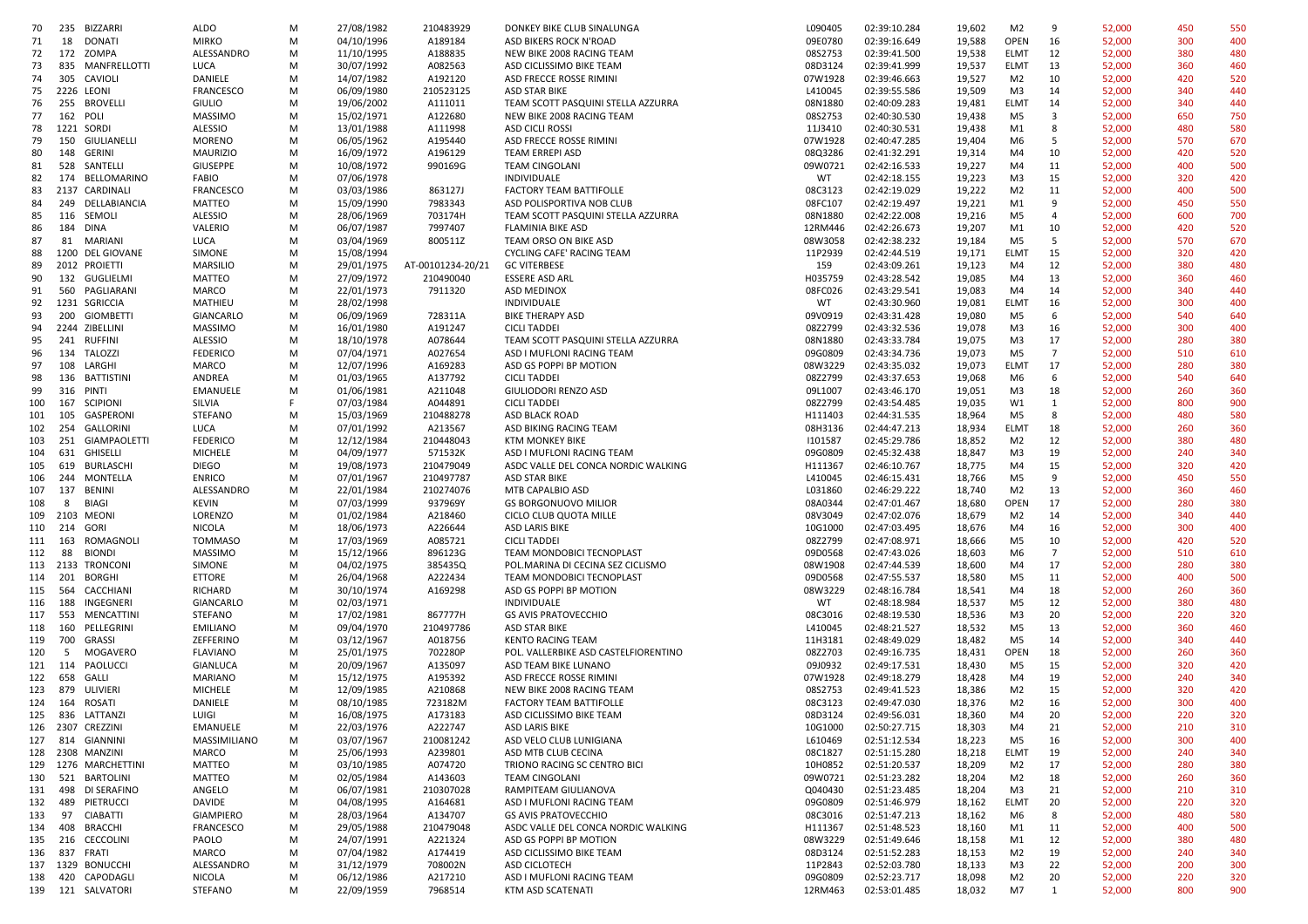| 140 |                | 2023 DEL PUGLIA      | <b>RICCARDO</b>   | М  | 07/07/1997 | 3132620           | TUSCANY NATURAL TRAIL LEVANE        | 117472      | 02:53:01.531 | 18,032 | <b>ELMT</b>    | 21             | 52,000 | 210 | 310 |
|-----|----------------|----------------------|-------------------|----|------------|-------------------|-------------------------------------|-------------|--------------|--------|----------------|----------------|--------|-----|-----|
|     |                | 141 2225 SANTONI     | LUCA              | М  | 07/06/1982 | 210248752         | <b>ASD STAR BIKE</b>                | L410045     | 02:53:02.046 | 18,031 | M2             | 21             | 52,000 | 210 | 310 |
| 142 |                | 825 LALLI            | GIANLUCA          | М  | 17/07/1968 | 7972494           | ASD S E P BIKE                      | 12RI018     | 02:53:29.221 | 17,984 | M5             | 17             | 52,000 | 280 | 380 |
| 143 | 194            | SFORZA               | <b>GIOACCHINO</b> | М  | 14/02/1963 |                   | TROMBADORE'S TEAM                   | N050328     | 02:53:47.723 | 17,952 | M6             | 9              | 52,000 | 450 | 550 |
| 144 | 450            | SBARBATI             | MATTEO            | М  | 01/09/1986 | A212334           | <b>TEAM CINGOLANI</b>               | 09W0721     | 02:53:50.484 | 17,947 | M <sub>2</sub> | 22             | 52,000 | 200 | 300 |
| 145 | 824            | SASSOLINI            | DANIELE           | М  | 27/08/1977 | A181994           | ASD FUTURA TEAM                     | 08E2517     | 02:53:51.732 | 17,945 | M <sub>3</sub> | 23             | 52,000 | 190 | 290 |
| 146 | 142            | CHIARINI             | <b>FRANCESCO</b>  | м  | 08/11/1978 | 210500937         | <b>GSC CASENTINESE</b>              | L010800     | 02:53:57.785 | 17,935 | M3             | 24             | 52,000 | 180 | 280 |
| 147 | 413            | TOMBARI              | <b>DAVIDE</b>     | M  | 29/07/1993 | 210488219         | ASDC VALLE DEL CONCA NORDIC WALKING | H111367     | 02:54:02.777 | 17,926 | <b>ELMT</b>    | 22             | 52,000 | 200 | 300 |
| 148 | 470            | AGOSTINI             | <b>GIACOMO</b>    | М  | 16/01/1971 | 873826R           | TEAM MONDOBICI TECNOPLAST           | 09D0568     | 02:54:04.524 | 17,923 | M5             | 18             | 52,000 | 260 | 360 |
| 149 | 128            | VAGNOLI              | MAURO             | м  | 18/11/1963 | 728402F           | <b>GS AVIS PRATOVECCHIO</b>         | 08C3016     | 02:54:04.961 |        | M6             | 10             | 52,000 | 420 | 520 |
|     |                |                      |                   |    |            |                   |                                     |             |              | 17,923 |                |                |        |     |     |
| 150 | 86             | <b>BARTOLOZZI</b>    | MARCELLO          | M  | 08/12/1954 | 507740Q           | <b>CICLI TADDEI</b>                 | 08Z2799     | 02:54:05.726 | 17,921 | M8             | 1              | 52,000 | 800 | 900 |
| 151 |                | 101 COSTANTINI       | <b>FABRIZIO</b>   | М  | 16/11/1964 | 920856S           | <b>TEAM CINGOLANI</b>               | 09W0721     | 02:54:09.782 | 17,914 | M6             | 11             | 52,000 | 400 | 500 |
| 152 | 123            | STEFANELLI           | DANIELA           | F. | 23/09/1977 | 791589S           | <b>TEAM CINGOLANI</b>               | 09W0721     | 02:54:18.471 | 17,899 | W <sub>2</sub> | 1              | 52,000 | 800 | 900 |
| 153 |                | 124 TADEI            | <b>MICHELE</b>    | М  | 28/12/1983 | A192629           | <b>TEAM CINGOLANI</b>               | 09W0721     | 02:54:18.472 | 17,899 | M <sub>2</sub> | 23             | 52,000 | 190 | 290 |
|     |                | 154 1309 MIRANDOLA   | <b>ANTONIO</b>    | М  | 25/06/1984 | AT-00200747-19/20 | ASD TEAM BIKE PALOMBARA SABINA      | 95          | 02:54:34.227 | 17,872 | M <sub>2</sub> | 24             | 52,000 | 180 | 280 |
| 155 | 496            | DE BERARDINIS        | <b>ROBERTO</b>    | М  | 23/09/1975 | 210477550         | RAMPITEAM GIULIANOVA                | Q040430     | 02:54:52.978 | 17,841 | M4             | 22             | 52,000 | 200 | 300 |
| 156 | 204            | PANTI                | <b>STEFANO</b>    | М  | 31/08/1998 | 210489569         | ASD ESTRANITRO X-ROAD               | L092893     | 02:54:58.251 | 17,832 | <b>ELMT</b>    | 23             | 52,000 | 190 | 290 |
| 157 | 133            | <b>BICHI</b>         | GUIDO             | M  | 24/01/1958 | A076596           | CAVALLINO - SPECIALIZED             | 08J2792     | 02:55:05.520 | 17,819 | M7             | $\overline{2}$ | 52,000 | 700 | 800 |
|     |                | 158 2241 DEL CORSO   | <b>FRANCO</b>     | М  | 13/06/1964 | A137787           | <b>CICLI TADDEI</b>                 | 08Z2799     | 02:55:12.852 | 17,807 | M6             | 12             | 52,000 | 380 | 480 |
| 159 |                | 477 CANTUCCI         | <b>ALESSIO</b>    | М  | 21/10/1995 | 912523G           | TEAM MONDOBICI TECNOPLAST           | 09D0568     | 02:55:14.724 | 17,804 | <b>ELMT</b>    | 24             | 52,000 | 180 | 280 |
| 160 |                | 173 PETRUCCIOLI      | <b>MONICA</b>     | F. | 14/09/1990 | A114034           | ASD GS POPPI BP MOTION              | 08W3229     | 02:55:29.030 | 17,779 | W1             | $\overline{2}$ | 52,000 | 700 | 800 |
|     |                | 161 3021 MORLINO     | CESARE            | М  | 06/12/1975 | CERT. AGONISTICO  | DONKEY BIKE CLUB SINALUNGA          | L090405     | 02:56:08.732 | 17,713 | CT             | 1              | 52,000 | 800 | 900 |
| 162 |                | 2011 PIERGENTILI     | <b>CLAUDIO</b>    | М  | 20/02/1971 | AT-00101132-20/21 | MTB CLUB VITERBO                    | CSI0062     | 02:56:32.522 | 17,673 | M5             | 19             | 52,000 | 240 | 340 |
| 163 |                | 2304 BELNOME         | MARCO             | м  | 07/07/1974 | A222820           | ASD LARIS BIKE                      | 10G1000     | 02:56:37.779 | 17,664 | M4             | 23             | 52,000 | 190 | 290 |
|     |                |                      |                   |    |            | 210341013         |                                     |             | 02:56:38.231 |        | M4             | 24             |        | 180 |     |
| 164 |                | 2072 CHIARAMONTI     | SIMONE            | М  | 12/12/1972 |                   | TEAM GASTONE NENCINI PRATO          | L111442     |              | 17,663 |                |                | 52,000 |     | 280 |
| 165 |                | 318 FABBRI           | MAURO             | М  | 01/07/1967 | AT-11702109-20/21 | TEAM BIKE COCIF.COM ASD             | 228         | 02:56:40.259 | 17,660 | M5             | 20             | 52,000 | 220 | 320 |
| 166 | 843            | LIVI                 | <b>GIACOMO</b>    | М  | 02/02/1980 | A219462           | <b>GS MONTEMARCIANO</b>             | 08L3211     | 02:56:41.773 | 17,657 | M <sub>3</sub> | 25             | 52,000 | 170 | 270 |
| 167 |                | 237 DEL SECCO        | SANDRO            | М  | 18/04/1981 | 210707055         | DONKEY BIKE CLUB SINALUNGA          | L090405     | 02:56:48.371 | 17,646 | M <sub>3</sub> | 26             | 52,000 | 160 | 260 |
| 168 |                | 238 ROSIGNOLI        | CESARE            | М  | 21/06/1978 | 210553593         | DONKEY BIKE CLUB SINALUNGA          | L090405     | 02:56:48.730 | 17,646 | M3             | 27             | 52,000 | 150 | 250 |
| 169 |                | 1316 PRINCIPATO      | PAOLO             | М  | 22/01/1969 | AT-00200467-20/21 | ASD TEAM BIKE PALOMBARA SABINA      | 95          | 02:57:07.435 | 17,615 | M5             | 21             | 52,000 | 210 | 310 |
| 170 |                | 412 PAGNINI          | <b>NICOLAS</b>    | М  | 29/01/1993 | 210488208         | ASDC VALLE DEL CONCA NORDIC WALKING | H111367     | 02:57:20.617 | 17,593 | <b>ELMT</b>    | 25             | 52,000 | 170 | 270 |
| 171 |                | 815 CRESTI           | ALESSANDRO        | М  | 08/04/1990 | A137534           | #RIDEFORSM ASD                      | 08E3308     | 02:57:21.225 | 17,592 | M1             | 13             | 52,000 | 360 | 460 |
|     | 172 2091 SCOLI |                      | <b>ALESSIO</b>    | М  | 30/10/1996 | 210515388         | <b>TEAM GIOVANNELLI</b>             | L080519     | 02:57:26.279 | 17,584 | <b>ELMT</b>    | 26             | 52,000 | 160 | 260 |
| 173 |                | 3007 FRANCESCANGELI  | MARCO             | М  | 20/04/1978 | A225736           | ACIDO LATTICO MTB PASSOCORESE       | 11A2885     | 02:58:04.422 | 17,521 | CT             | $\overline{2}$ | 52,000 | 700 | 800 |
| 174 | 225 PINK       |                      | MATTEO            | М  | 19/03/1997 | 312533            | ASD BIKING RACING TEAM              | 109769      | 02:58:06.450 | 17,518 | <b>ELMT</b>    | 27             | 52,000 | 150 | 250 |
| 175 | 828            | FERRI                | <b>GIACOMO</b>    | М  | 23/02/1994 | 210487651         | CICLO CLUB QUOTA MILLE              | L010616     | 02:58:38.695 | 17,465 | <b>ELMT</b>    | 28             | 52,000 | 140 | 240 |
| 176 | 832            | D'ALLESTRO           | <b>ELIO</b>       | М  | 10/10/1977 | 210487641         | CICLO CLUB QUOTA MILLE              | L010616     | 02:58:43.156 | 17,458 | M3             | 28             | 52,000 | 140 | 240 |
| 177 | 89             | <b>BOCCALI</b>       | ANGELO            | M  | 07/11/1973 | A111219           | TEAM MONDOBICI TECNOPLAST           | 09D0568     | 02:58:45.184 | 17,454 | M4             | 25             | 52,000 | 170 | 270 |
| 178 | 215            | PETRUCCIOLI          | ARNALDO           |    | 26/10/1962 | A169279           | ASD GS POPPI BP MOTION              | 08W3229     | 02:59:20.877 | 17,396 | M6             | 13             | 52,000 | 360 | 460 |
|     |                |                      |                   | М  |            |                   |                                     |             |              |        |                |                |        |     |     |
| 179 | 574            | BALDINI              | <b>MICHELE</b>    | М  | 20/09/1979 | A111771           | ASD CRAZY BIKE CAMERANO             | 09S0565     | 02:59:23.311 | 17,392 | M <sub>3</sub> | 29             | 52,000 | 130 | 230 |
| 180 |                | 2010 CORSI           | ANDREA            | М  | 16/08/1977 | A118893           | <b>GS MONTEMARCIANO</b>             | 08L3211     | 02:59:27.975 | 17,385 | M3             | 30             | 52,000 | 120 | 220 |
| 181 | 884            | MARZOLI              | PATRIZIO          | М  | 01/04/1970 | AT-00200770-20/21 | ASD TEAM BIKE PALOMBARA SABINA      | 95          | 02:59:52.514 | 17,345 | M5             | 22             | 52,000 | 200 | 300 |
| 182 |                | 1290 PETROZZI        | LORENZO           | М  | 29/01/2000 | AT-00200754-20/21 | <b>WEB FAMILY</b>                   | CSI00200133 | 02:59:56.024 | 17,340 | <b>ELMT</b>    | 29             | 52,000 | 130 | 230 |
| 183 |                | 21 LIPPI             | CRISTIANA         | F. | 16/03/1972 | A138948           | ASD CICLISSIMO BIKE TEAM            | 08D3124     | 03:00:09.269 | 17,318 | DE             | 1              | 52,000 | 800 | 900 |
| 184 | 80             | <b>BIANCHI</b>       | ILARIA            | F  | 07/08/1967 | 210393173         | TEAM PISA 2001                      | L070381     | 03:00:11.967 | 17,314 | W <sub>2</sub> | $\overline{2}$ | 52,000 | 700 | 800 |
| 185 | 589            | BUCALA'              | MANUELE           | М  | 08/12/1986 | A034225           | <b>AVIS BIKE CINGOLI</b>            | 09D0265     | 03:00:20.703 | 17,300 | M2             | 25             | 52,000 | 170 | 270 |
| 186 | 639 SILVI      |                      | <b>FEDERICO</b>   | М  | 21/05/1994 | 7997321           | ASD ARES BIKE TEAM                  | 10MC054     | 03:00:37.941 | 17,273 | <b>ELMT</b>    | 30             | 52,000 | 120 | 220 |
| 187 |                | 245 FALOMI           | <b>MASSIMO</b>    | М  | 04/12/1972 | A039863           | CICLO CLUB QUOTA MILLE              | 08V3049     | 03:00:38.269 | 17,272 | M4             | 26             | 52,000 | 160 | 260 |
| 188 |                | 811 CONTICINI        | <b>STEFANO</b>    | М  | 01/01/1971 | A139025           | TUTTO BIKE TEAM                     | 08L3171     | 03:00:43.011 | 17,265 | M5             | 23             | 52,000 | 190 | 290 |
| 189 |                | 176 BRACA            | LUCA              | М  | 15/10/1982 |                   | INDIVIDUALE                         | WT          | 03:01:02.777 | 17,233 | M <sub>2</sub> | 26             | 52,000 | 160 | 260 |
| 190 | 181            | CIANCARINI           | ANGELO            | М  | 23/11/1960 |                   | <b>INDIVIDUALE</b>                  | WT          | 03:01:13.026 | 17,217 | M7             | 3              | 52,000 | 650 | 750 |
|     |                | 191  175  BORGI      | LORENZO           | М  | 19/05/1962 | AT-00034851       | MTB SANTA MARINELLA CICLI MONTANINI | 1076        | 03:01:13.478 | 17,216 | M6             | 14             | 52,000 | 340 | 440 |
|     |                | 192 1336 COVINO      | NICOLA            | M  | 15/01/1973 | A218410           | ACIDO LATTICO MTB PASSOCORESE       | 11A2885     | 03:01:20.153 | 17,206 | M4             | 27             | 52,000 | 150 | 250 |
| 193 |                | 645 RINALDI          | MANUELA           | F. | 16/07/1986 | A222689           | <b>TEAM CINGOLANI</b>               | 09W0721     | 03:01:31.684 | 17,187 | W1             | $\overline{3}$ | 52,000 | 650 | 750 |
|     |                | 194 805 MENCARELLI   | ROBERTO           | M  | 22/03/1979 | A222423           | ASD LARIS BIKE                      | 10G1000     | 03:02:05.754 | 17,134 | M3             | 31             | 52,000 | 115 | 215 |
|     |                | 195 122 SEGHINI      | <b>ANTONIO</b>    | М  | 26/04/1961 | AT-06201007-20/21 | 100% BIKE                           | 6200325     | 03:02:12.025 | 17,124 | M7             | $\overline{4}$ | 52,000 | 600 | 700 |
|     |                | 819 ROTATORI         | GIOVANNI          | М  |            |                   | <b>BIKE THERAPY ASD</b>             | 09V0919     | 03:02:56.657 |        | M4             | 28             |        | 140 | 240 |
| 196 |                |                      |                   |    | 05/04/1975 | A195267           | MTB Y2K PORTO RECANATI              |             |              | 17,054 |                |                | 52,000 |     |     |
| 197 | 561            | GIOVINE              | SABINO            | M  | 16/09/1987 | A142986           |                                     | 09Y0571     | 03:03:09.527 | 17,034 | M1             | 14             | 52,000 | 340 | 440 |
| 198 |                | 161 PERULLO          | DANIELE           | М  | 13/08/1966 | 210417365         | LIVORNO TEAM BIKE ASD               | L411530     | 03:03:17.748 | 17,022 | M6             | 15             | 52,000 | 320 | 420 |
|     |                | 199 3020 FARSETTI    | GABRIELE          | M  | 30/05/2002 |                   | INDIVIDUALE                         | WT          | 03:03:42.084 | 16,984 | CT             | 3              | 52,000 | 650 | 750 |
| 200 |                | 798 CARNEVALE        | <b>FRANCESCO</b>  | М  | 17/03/1976 |                   | INDIVIDUALE                         | WT          | 03:03:55.875 | 16,963 | M4             | 29             | 52,000 | 130 | 230 |
|     |                | 201 2223 MENCARELLI  | LUCA              | М  | 25/11/1972 | A222822           | ASD LARIS BIKE                      | 10G1000     | 03:04:32.519 | 16,907 | M4             | 30             | 52,000 | 120 | 220 |
| 202 |                | 196 TRANFA           | PIETRO            | М  | 11/06/1960 | 916119P           | ASD CICLIMONTANINI.IT               | 11E2586     | 03:04:36.013 | 16,901 | M7             | 5              | 52,000 | 570 | 670 |
| 203 |                | 1285 CARNEVALE       | MARCO             | M  | 23/11/1964 | AT-00041941-18/19 | ASD CICLOTECH                       | 227         | 03:04:40.506 | 16,895 | M6             | 16             | 52,000 | 300 | 400 |
| 204 |                | 2120 LO BUE          | LEONARDO          | M  | 28/05/1989 | 210502215         | MTB CAPALBIO ASD                    | L031860     | 03:04:43.517 | 16,890 | M1             | 15             | 52,000 | 320 | 420 |
| 205 |                | 336 SARTI            | <b>DAVIDE</b>     | М  | 31/07/1987 | 210491409         | CICLI MATTEONI - BIANCHI            | H110265     | 03:04:43.938 | 16,889 | M1             | 16             | 52,000 | 300 | 400 |
| 206 |                | 341 MARTINI          | MATTEO            | M  | 13/07/1988 | 210524373         | CICLI MATTEONI - BIANCHI            | H110265     | 03:04:44.219 | 16,889 | M1             | 17             | 52,000 | 280 | 380 |
| 207 | 419            | GOBBI                | <b>STEFANO</b>    | M  | 20/05/1984 | 210488194         | ASDC VALLE DEL CONCA NORDIC WALKING | H111367     | 03:04:45.717 | 16,887 | M <sub>2</sub> | 27             | 52,000 | 150 | 250 |
| 208 |                | 1217 DE FALCO        | ALAN              | M  | 08/01/1973 | AT-00101121-20/21 | MTB CLUB VITERBO                    | CSI0062     | 03:04:45.997 | 16,886 | M4             | 31             | 52,000 | 115 | 215 |
|     |                | 209 448 MARCHEGGIANI | CESARE            | M  | 18/07/1964 | A119570           | <b>BIKE THERAPY ASD</b>             | 09V0919     | 03:04:46.575 | 16,885 | M6             | 17             | 52,000 | 280 | 380 |
|     |                |                      |                   |    |            |                   |                                     |             |              |        |                |                |        |     |     |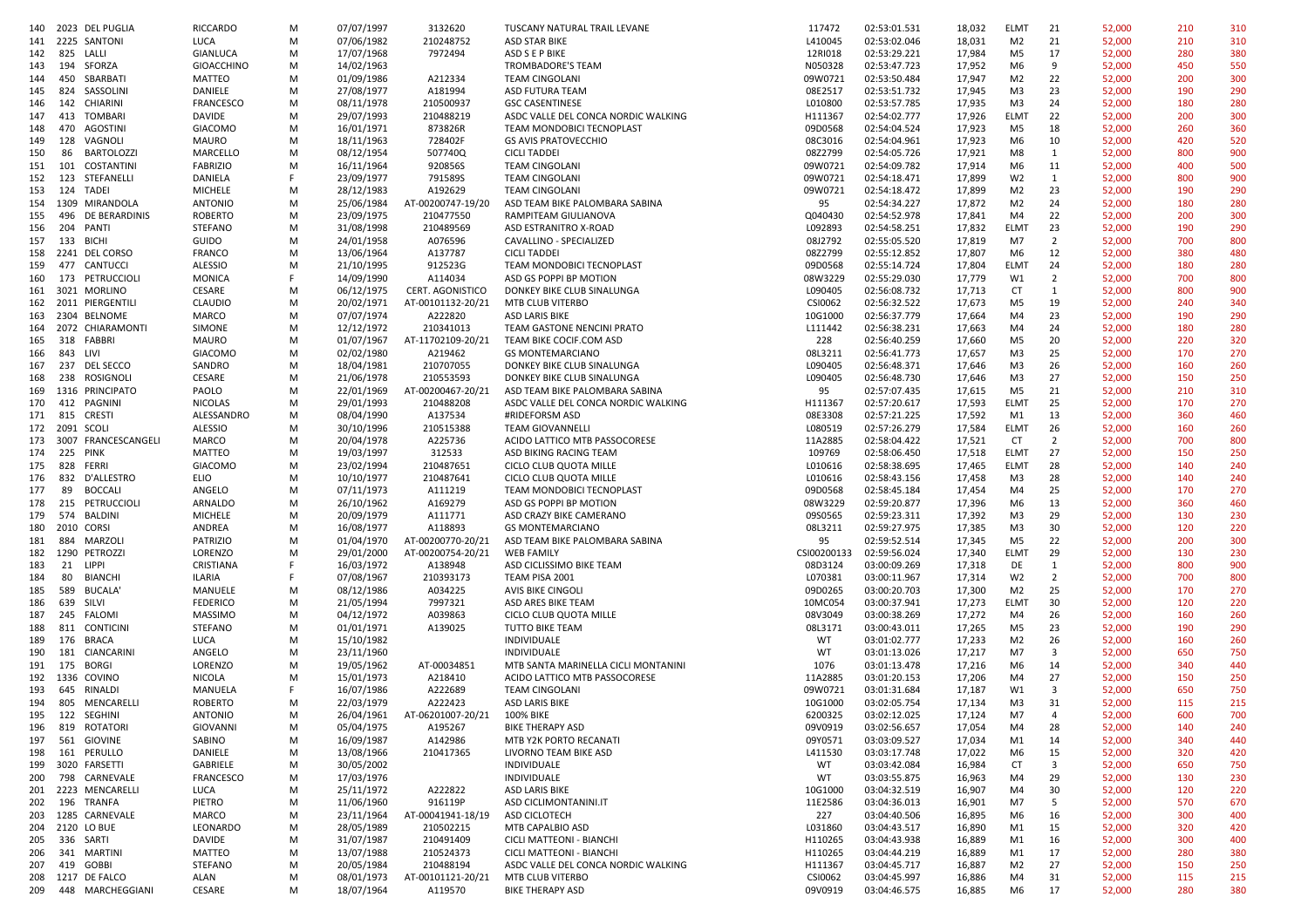|     | 210 2303 PISTELLA        | <b>ANTONIO</b>      | M  | 30/08/1967 | A222688           | ASD LARIS BIKE                       | 10G1000  | 03:05:03.703 | 16,859 | M <sub>5</sub> | 24                      | 52,000 | 180 | 280 |
|-----|--------------------------|---------------------|----|------------|-------------------|--------------------------------------|----------|--------------|--------|----------------|-------------------------|--------|-----|-----|
| 211 | 829 CIPOLLINI            | SIMONE              |    | 26/06/1976 | 210487648         |                                      | L010616  | 03:05:23.016 | 16,830 | M4             | 32                      | 52,000 | 110 | 210 |
|     |                          |                     | M  |            |                   | CICLO CLUB QUOTA MILLE               |          |              |        |                |                         |        |     |     |
|     | 212 2155 VANNI           | ANDREA              | M  | 29/12/1975 | A076258           | NEW BIKE 2008 RACING TEAM            | 08S2753  | 03:05:23.266 | 16,830 | M4             | 33                      | 52,000 | 105 | 205 |
| 213 | 139 BRANDI               | ANDREA              | M  | 18/08/1964 | A178450           | TUTTO BIKE TEAM                      | 08L3171  | 03:05:41.268 | 16,802 | M6             | 18                      | 52,000 | 260 | 360 |
| 214 | 481 GAMBINI              | SIMONE              | M  | 10/01/1992 | A136984           | TEAM MONDOBICI TECNOPLAST            | 09D0568  | 03:05:50.457 | 16,789 | <b>ELMT</b>    | 31                      | 52,000 | 115 | 215 |
| 215 | 577 DUCA                 | ALESSANDRO          | М  | 12/06/1979 | A049317           | ASD CRAZY BIKE CAMERANO              | 09S0565  | 03:05:52.017 | 16,786 | M3             | 32                      | 52,000 | 110 | 210 |
| 216 | 891 CAPPELLETTI          | MAURO               | M  | 04/06/1984 | A077521           | ASD BIKERS ROCK N'ROAD               | 09E0780  | 03:05:52.766 | 16,785 | M <sub>2</sub> | 28                      | 52,000 | 140 | 240 |
|     | 217 2210 CINCINELLI      | LEANDRO             | м  | 26/08/1980 | 200981088         | MTB RACE SUBBIANO                    | L012344  | 03:05:57.212 | 16,778 | M3             | 33                      | 52,000 | 105 | 205 |
|     |                          |                     |    |            |                   |                                      |          |              |        |                | 34                      |        |     |     |
| 218 | 875 SALVATORI            | <b>GIACOMO</b>      | M  | 28/06/1979 | 7920309           | ASD GIULIODORI RENZO BIKE CLUB CAFE' | 10MC008  | 03:06:18.521 | 16,746 | M3             |                         | 52,000 | 100 | 200 |
|     | 219 2302 CHIERCHINI      | MARCO               | M  | 04/08/1981 | A222430           | ASD LARIS BIKE                       | 10G1000  | 03:06:44.526 | 16,708 | M3             | 35                      | 52,000 | 95  | 195 |
| 220 | 877 GIANNERINI           | ANDREA              | м  | 21/10/1982 | 210599544         | #SOLOSALITA - SQUADRA CORSE          | L012295  | 03:06:49.472 | 16,700 | M <sub>2</sub> | 29                      | 52,000 | 130 | 230 |
| 221 | 520 ABBRUCIATI           | LUCA                | М  | 08/04/1965 | A140801           | TEAM CINGOLANI                       | 09W0721  | 03:07:00.875 | 16,683 | M6             | 19                      | 52,000 | 240 | 340 |
| 222 | 158 PARRELLA             | <b>VINCENZO</b>     | М  | 27/06/1961 | A122403           | <b>SC VILLAFRANCA</b>                | 08U1373  | 03:07:39.969 | 16,625 | M7             | - 6                     | 52,000 | 540 | 640 |
| 223 | 812 GIOVANNELLI          | <b>IACOPO</b>       | M  | 21/09/1985 | A139033           | TUTTO BIKE TEAM                      | 08L3171  | 03:08:04.960 | 16,588 | M <sub>2</sub> | 30                      | 52,000 | 120 | 220 |
| 224 | 779 PARIS                | NICOLA              | M  | 25/08/1978 | AT00101918        | ASD VO2 CYCLING LAB                  | 233      | 03:08:08.189 | 16,584 | M3             | 36                      | 52,000 | 90  | 190 |
|     | 387                      | <b>MASSIMO</b>      |    | 20/09/1968 |                   |                                      | 08FC056  | 03:08:08.267 |        | M <sub>5</sub> | 25                      |        | 170 | 270 |
| 225 | BELTRAMI                 |                     | M  |            | 7939259           | <b>GRUPPO TNT</b>                    |          |              | 16,584 |                |                         | 52,000 |     |     |
| 226 | 776 ZENA                 | <b>MAURIZIO</b>     | M  | 31/03/1974 |                   | INDIVIDUALE                          | WT       | 03:08:08.954 | 16,583 | M4             | 34                      | 52,000 | 100 | 200 |
| 227 | 107<br>GIACONI           | <b>ENRICO</b>       | М  | 19/10/1959 | 210458303         | ASD MY PLANET                        | 1010431  | 03:08:09.235 | 16,582 | M7             | $\overline{7}$          | 52,000 | 510 | 610 |
| 228 | 147 FRANCESCHINI         | <b>PATRIZIO</b>     | M  | 05/02/1959 | 210516813         | ASD CERRO BIKE                       | L090648  | 03:08:21.262 | 16,565 | M7             | 8                       | 52,000 | 480 | 580 |
| 229 | 84<br>AMADASI            | <b>ENRICO</b>       | M  | 27/07/1954 | 210451196         | <b>BAMBANA BIKE</b>                  | H010706  | 03:08:28.017 | 16,555 | M8             | $\overline{2}$          | 52,000 | 700 | 800 |
| 230 | 583<br>ZEPPONI           | ALESSANDRO          | М  | 25/07/1974 | A092073           | ASD CRAZY BIKE CAMERANO              | 09S0565  | 03:08:51.698 | 16,520 | M4             | 35                      | 52,000 | 95  | 195 |
| 231 | 436 CHIUSAROLI           | <b>GIORDANO</b>     | M  | 07/01/1972 | AT-06200995-20/21 | 100% BIKE                            | 6200325  | 03:08:51.776 | 16,520 | M4             | 36                      | 52,000 | 90  | 190 |
|     |                          |                     |    |            |                   |                                      |          |              |        |                |                         |        |     |     |
| 232 | 368 CORVATTA             | MATTEO              | M  | 16/01/1971 | 7940451           | <b>VEN MTB</b>                       | 10MC062  | 03:08:52.010 | 16,520 | M5             | 26                      | 52,000 | 160 | 260 |
| 233 | 207<br><b>BUCCICHINI</b> | MASSIMO             | M  | 20/10/1968 | 210553307         | CAVALLINO - SPECIALIZED              | L010867  | 03:08:58.515 | 16,510 | M <sub>5</sub> | 27                      | 52,000 | 150 | 250 |
| 234 | 769<br>LONGHI            | <b>VITTORIO</b>     | М  | 17/07/1967 | CS849258          | ASD TEAM LADISPOLI                   | 000064RM | 03:09:01.011 | 16,506 | M5             | 28                      | 52,000 | 140 | 240 |
| 235 | 398 CUCCHI               | GIANLUCA            | M  | 11/11/1969 | 210479061         | ASDC VALLE DEL CONCA NORDIC WALKING  | H111367  | 03:09:24.630 | 16,472 | M5             | 29                      | 52,000 | 130 | 230 |
| 236 | 144 FAZZUOLI             | <b>ROBERTO</b>      | М  | 07/03/1959 | 210487734         | MTB RACE SUBBIANO                    | L012344  | 03:09:50.775 | 16,434 | M7             | 9                       | 52,000 | 450 | 550 |
| 237 | 845 PANICHI              | FABIO               | М  | 15/10/1968 | A185952           | <b>GS CICLI GAUDENZI</b>             | 08Z1704  | 03:09:56.516 | 16,426 | M5             | 30                      | 52,000 | 120 | 220 |
|     | 238 1313 FACCHINI        | <b>VINCENZO</b>     | M  | 05/04/1963 | AT-00200442-20/21 | ASD TEAM BIKE PALOMBARA SABINA       | 95       | 03:10:24.846 | 16,385 | M6             | 20                      | 52,000 | 220 | 320 |
|     |                          |                     |    |            |                   |                                      |          |              |        |                |                         |        |     |     |
| 239 | 1308 MUCCITELLI          | ARMANDO             | М  | 15/11/1975 | AT-00200458-20/21 | ASD TEAM BIKE PALOMBARA SABINA       | 95       | 03:10:29.713 | 16,378 | M4             | 37                      | 52,000 | 85  | 185 |
| 240 | 428 GIOVAGNOLI           | LUCA                | М  | 29/12/1980 | 7911423           | <b>GC CARPEGNA</b>                   | 10PU043  | 03:10:30.524 | 16,377 | M3             | 37                      | 52,000 | 85  | 185 |
| 241 | 707 NURZIA               | <b>ETTORE</b>       | M  | 24/02/1963 |                   | INDIVIDUALE                          | WT       | 03:11:02.567 | 16,331 | M6             | 21                      | 52,000 | 210 | 310 |
| 242 | 544<br>ACCIAI            | ANDREA              | м  | 16/07/1989 | 999059A           | <b>GS AVIS PRATOVECCHIO</b>          | 08C3016  | 03:11:10.460 | 16,320 | M1             | 18                      | 52,000 | 260 | 360 |
| 243 | 417 DONADI               | MASSIMILIANO        | M  | 23/08/1972 | 210479066         | ASDC VALLE DEL CONCA NORDIC WALKING  | H111367  | 03:11:14.267 | 16,315 | M4             | 38                      | 52,000 | 80  | 180 |
| 244 | 1362 PANFILI             | <b>MARCO</b>        | M  | 31/10/1974 |                   | INDIVIDUALE                          | WT       | 03:11:29.024 | 16,294 | M4             | 39                      | 52,000 | 75  | 175 |
| 245 | 393<br>NOTTOLI           |                     | M  | 05/05/1980 | 219023687         | UMBERTIDE CYCLING TEAM               | M120201  | 03:11:32.175 |        | M3             | 38                      |        | 80  | 180 |
|     |                          | ALESSIO             |    |            |                   |                                      |          |              | 16,289 |                |                         | 52,000 |     |     |
|     | 246 2127 REGOLI          | ANDREA              | M  | 19/05/1966 | A134235           | <b>TEAM BIKE PIONIERI</b>            | 08Q3119  | 03:11:35.217 | 16,285 | M6             | 22                      | 52,000 | 200 | 300 |
| 247 | 414 MIGANI               | DENIS               | M  | 15/06/1968 | 210097659         | ASDC VALLE DEL CONCA NORDIC WALKING  | H111367  | 03:11:47.760 | 16,267 | M <sub>5</sub> | 31                      | 52,000 | 115 | 215 |
| 248 | 614 PADRINI              | PIETRO              | M  | 15/10/1994 | 210570510         | DONKEY BIKE CLUB SINALUNGA           | L090405  | 03:13:38.770 | 16,112 | ELMT           | 32                      | 52,000 | 110 | 210 |
| 249 | 227 ROSSI                | <b>MATTEO</b>       | M  | 12/05/1976 | A107865           | ASD MTB CLUB CECINA                  | 08C1827  | 03:13:43.450 | 16,105 | M4             | 40                      | 52,000 | 70  | 170 |
| 250 | 728 GRANDILLI            | GIOVANNI            | M  | 24/06/1970 |                   | <b>ASD CICLI FATATO</b>              | 12RM028  | 03:14:08.940 | 16,070 | M5             | 32                      | 52,000 | 110 | 210 |
|     | 251 2040 GABELLINI       | LORIS               | М  | 19/12/1966 | A195390           | ASD FRECCE ROSSE RIMINI              | 07W1928  | 03:14:24.977 | 16,048 | M6             | 23                      | 52,000 | 190 | 290 |
| 252 | 880<br><b>MUSCIO</b>     | <b>FRANCESCO</b>    | M  | 23/02/1974 | 210464852         | TEAM MARATHON BIKE ASD               | L030881  | 03:14:36.318 | 16,032 | M4             | 41                      | 52,000 | 50  | 165 |
|     |                          |                     |    |            |                   |                                      |          |              |        |                |                         |        |     |     |
|     | 253 1361 BASTA           | CARMINE VINCENZO M  |    | 28/01/1972 | AT-00030369-20/21 | PROCYCLING TEAM CASELLI              | 1860     | 03:15:03.509 | 15,995 | M4             | 42                      | 52,000 | 50  | 160 |
| 254 | 876 ANTONELLI            | <b>ALESSIO</b>      | M  | 29/06/1966 | 210297876         | CICLO CLUB QUOTA MILLE               | L010616  | 03:15:19.702 | 15,973 | M6             | 24                      | 52,000 | 180 | 280 |
| 255 | 410 MORRI                | <b>MIRCO</b>        | M  | 17/02/1968 | 210488205         | ASDC VALLE DEL CONCA NORDIC WALKING  | H111367  | 03:15:31.012 | 15,958 | M <sub>5</sub> | 33                      | 52,000 | 105 | 205 |
| 256 | 2222 MONTICONE           | MARCO               | M  | 29/03/1974 | 828646F           | <b>TEAM BIKE PIONIERI</b>            | 08Q3119  | 03:16:30.900 | 15,877 | M4             | 43                      | 52,000 | 50  | 155 |
| 257 | 169 TATINI               | GABRIELE            | M  | 14/04/1956 | A107890           | ASD CICLISSIMO BIKE TEAM             | 08D3124  | 03:16:33.006 | 15,874 | M8             | $\overline{\mathbf{3}}$ | 52,000 | 650 | 750 |
| 258 | 883 CINELLI              | LUIGI               | M  | 28/02/1966 | AT-00200432-20/21 | ASD TEAM BIKE PALOMBARA SABINA       | 95       | 03:17:08.216 | 15,827 | M6             | 25                      | 52,000 | 170 | 270 |
| 259 | 369 FORTI                | <b>FABIO</b>        | М  | 28/01/1977 | AT-11702778-20/21 | <b>CC RACING</b>                     | 11700254 | 03:17:14.502 | 15,818 | M3             | 39                      | 52,000 | 75  | 175 |
|     | 260 2128 GENNAI          | <b>ALESSIO</b>      | M  | 14/10/1970 | A074134           | <b>TEAM BIKE PIONIERI</b>            | 08Q3119  | 03:17:15.735 | 15,817 | M5             | 34                      | 52,000 | 100 | 200 |
|     |                          |                     |    |            |                   |                                      |          |              |        |                |                         |        |     |     |
| 261 | 223 BROVELLI             | <b>VITTORIO</b>     | M  | 23/06/2000 | A167040           | ASD BIKING RACING TEAM               | 08H3136  | 03:17:30.118 | 15,797 | <b>ELMT</b>    | 33                      | 52,000 | 105 | 205 |
|     | 262 2061 CENNI           | ANDREA              | М  | 25/06/1967 | A155036           | <b>TUTTO BIKE TEAM</b>               | 08L3171  | 03:17:31.740 | 15,795 | M5             | 35                      | 52,000 | 95  | 195 |
| 263 | 892 VIOLA                | ERNESTO             | M  | 25/04/1961 | 641877B           | CICLOTURISTICA MASSA MARTANA         | 10G0173  | 03:17:50.195 | 15,771 | M7             | 10                      | 52,000 | 420 | 520 |
|     | 264 171 VERNACCINI       | CHIARA              | F. | 29/06/1973 | 210417363         | LIVORNO TEAM BIKE ASD                | L411530  | 03:18:00.257 | 15,757 | W <sub>2</sub> | 3                       | 52,000 | 650 | 750 |
|     | 265 2231 GIUSTI          | DONATELLO           | М  | 19/03/1972 | 210417373         | LIVORNO TEAM BIKE ASD                | L411530  | 03:18:01.692 | 15,755 | M4             | 44                      | 52,000 | 50  | 150 |
| 266 | 834 GUASTAMACCHIA        | <b>DOMENICO</b>     | M  | 12/10/1965 | 210557733         | CICLO CLUB QUOTA MILLE               | L010616  | 03:18:03.440 | 15,753 | M6             | 26                      | 52,000 | 160 | 260 |
| 267 | 129 ZOLI                 | MARTINA             | F  | 19/08/1992 | 210491411         | CICLI MATTEONI - BIANCHI             | H110265  | 03:18:03.939 | 15,752 | W1             | 4                       | 52,000 | 600 | 700 |
|     |                          |                     |    |            |                   |                                      |          |              |        |                |                         |        |     |     |
| 268 | 523 SARTINI              | STEFANO             | М  | 14/06/1977 | A143753           | TEAM CINGOLANI                       | 09W0721  | 03:18:14.734 | 15,738 | M3             | 40                      | 52,000 | 70  | 170 |
| 269 | 492 UGOLINI              | <b>ENRICO</b>       | M  | 08/04/1969 | 927616L           | TEAM MONDOBICI TECNOPLAST            | 09D0568  | 03:18:48.602 | 15,693 | M <sub>5</sub> | 36                      | 52,000 | 90  | 190 |
|     | 270 773 CAROSI           | ROBERTO             | M  | 08/08/1969 | CS849156          | ASD TEAM LADISPOLI                   | 000064RM | 03:18:57.509 | 15,682 | M5             | 37                      | 52,000 | 85  | 185 |
| 271 | 315 MILIFFI              | <b>GIAMPIERO</b>    | M  | 08/04/1965 | 7952222           | ASD GC I BRIGANTI                    | 10PU087  | 03:18:57.946 | 15,681 | M6             | 27                      | 52,000 | 150 | 250 |
|     | 272 846 POLVERARI        | PAOLO               | M  | 18/04/1974 | A229426           | TEAM CINGOLANI                       | 09W0721  | 03:19:08.195 | 15,668 | M4             | 45                      | 52,000 | 50  | 145 |
|     | 273   533   LILLONI      | MARCO               | М  | 19/12/1966 | A149700           | TEAM CINGOLANI                       | 09W0721  | 03:19:08.507 | 15,667 | M6             | 28                      | 52,000 | 140 | 240 |
|     | 274 2230 FANTELLI        | SILVIO              | M  | 12/04/1971 | 210417371         | LIVORNO TEAM BIKE ASD                | L411530  | 03:19:13.265 | 15,661 | M5             | 38                      | 52,000 | 80  | 180 |
| 275 | 451 MANCINI              | <b>ROBERTO</b>      | M  | 01/09/1970 | 210527674         | <b>BIKE THERAPY ASD</b>              | 1050408  | 03:19:14.763 | 15,659 | M5             | 39                      | 52,000 | 75  | 175 |
|     |                          |                     |    |            |                   |                                      |          |              |        |                |                         |        |     |     |
| 276 | 246 COSTANTINI           | <b>FABIA ROMANA</b> | F  | 02/02/1989 | A135327           | ASD TEAM BIKE PALOMBARA SABINA       | 11T3220  | 03:19:39.505 | 15,627 | W1             | - 5                     | 52,000 | 570 | 670 |
| 277 | 446 BALDETTI             | EMANUELE            | M  | 22/09/1971 | A165461           | ASD BICI ADVENTURE TEAM              | 09T0410  | 03:19:53.498 | 15,608 | M5             | 40                      | 52,000 | 70  | 170 |
|     | 278 2229 MANNINI         | FABIO               | M  | 26/03/1973 | 210129461         | LIVORNO TEAM BIKE ASD                | L411530  | 03:19:54.262 | 15,607 | M4             | 46                      | 52,000 | 50  | 140 |
|     | 279 482 GIORGINI         | <b>DAVID</b>        | M  | 13/07/1968 | 949549P           | TEAM MONDOBICI TECNOPLAST            | 09D0568  | 03:19:59.254 | 15,601 | M5             | 41                      | 52,000 | 50  | 165 |
|     |                          |                     |    |            |                   |                                      |          |              |        |                |                         |        |     |     |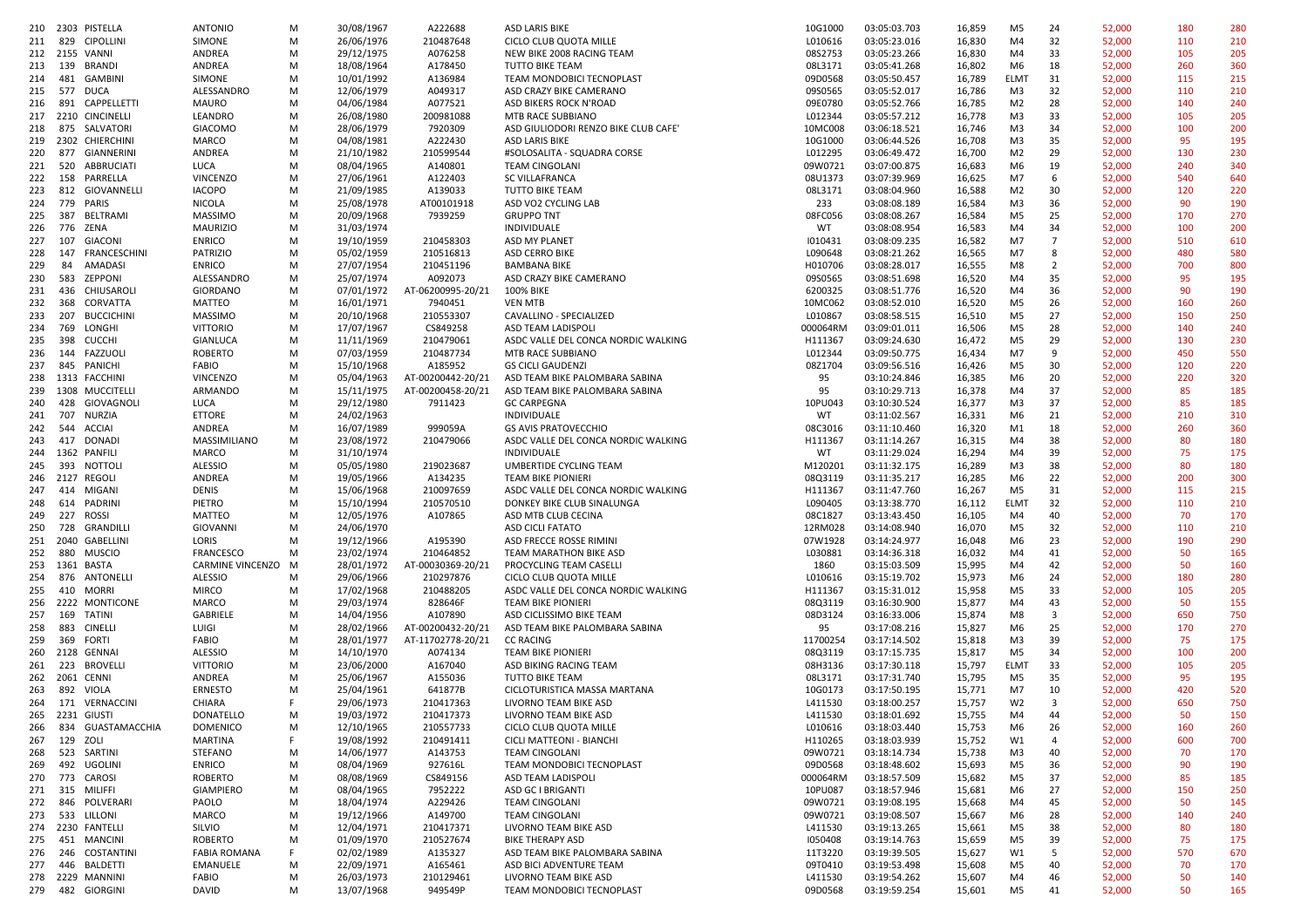| 280 |            | 110 MACCHEROZZI            | <b>MARTA</b>      | F.     | 14/02/1972 | 219028343          | KILOMETROZERO ASD                                    | H035776     | 03:20:03.763          | 15,595 | W <sub>2</sub> | $\overline{4}$ | 52,000 | 600 | 700 |
|-----|------------|----------------------------|-------------------|--------|------------|--------------------|------------------------------------------------------|-------------|-----------------------|--------|----------------|----------------|--------|-----|-----|
| 281 | 643        | MURATORI                   | <b>GIAMPAOLO</b>  | М      | 03/03/1967 | 219028344          | KILOMETROZERO ASD                                    | H035776     | 03:20:06.477          | 15,592 | M5             | 42             | 52,000 | 50  | 160 |
| 282 |            | 2078 MASETTI               | MARCO             | М      | 11/05/1983 | 152211             | LEOGYM SSD ARL                                       | TOS-PI0090  | 03:20:09.503          | 15,588 | M2             | 31             | 52,000 | 115 | 215 |
| 283 | 747 EGIDI  |                            | <b>MASSIMO</b>    | М      | 27/09/1970 |                    | ETRUSKABIKE                                          | 11P2990     | 03:20:21.687          | 15,572 | M <sub>5</sub> | 43             | 52,000 | 50  | 155 |
| 284 |            | 224 BASAGNI                | LUCA              | M      | 23/07/1991 | 3125252            | ASD BIKING RACING TEAM                               | 109769      | 03:20:23.013          | 15,570 | M1             | 19             | 52,000 | 240 | 340 |
| 285 | 386        | PISANI                     | GIANLUCA          | М      | 06/08/1973 | 7941345            | <b>GRUPPO TNT</b>                                    | 08FC056     | 03:20:24.261          | 15,569 | M4             | 47             | 52,000 | 50  | 135 |
| 286 | 343        | MARZIALI                   | <b>JADER</b>      |        | 16/07/1975 | 210478982          |                                                      | H110265     | 03:21:49.702          |        | M4             | 48             | 52,000 | 50  | 130 |
|     |            | 2151 ROSSETTI              |                   | М<br>М |            |                    | CICLI MATTEONI - BIANCH<br>NEW BIKE 2008 RACING TEAM |             |                       | 15,459 | M7             |                |        | 400 | 500 |
| 287 |            |                            | <b>MORENO</b>     |        | 08/11/1960 | A108863            |                                                      | 08S2753     | 03:22:37.517          | 15,398 |                | 11             | 52,000 |     |     |
| 288 |            | 2215 BALDI                 | GIOVANNI          | М      | 16/12/1964 | 210463734          | CAVALLINO - SPECIALIZED                              | L010867     | 03:23:15.253          | 15,350 | M <sub>6</sub> | 29             | 52,000 | 130 | 230 |
| 289 |            | 3025 BRUSCHI               | <b>FEDERICO</b>   | М      | 20/03/1972 | 210463746          | CAVALLINO - SPECIALIZED                              | L010867     | 03:23:16.439          | 15,349 | M4             | 49             | 52,000 | 50  | 125 |
| 290 |            | 1331 PERLAMAGNA            | LUCA              | М      | 10/04/2002 | AT-00020282-20/21  | ASD ANIENE BIKE TEAM                                 | 1715        | 03:23:34.753          | 15,326 | <b>ELMT</b>    | 34             | 52,000 | 100 | 200 |
| 291 | 234        | CIACCI                     | <b>ROBERTO</b>    | М      | 04/01/1966 | 210570507          | DONKEY BIKE CLUB SINALUNGA                           | L090405     | 03:23:37.686          | 15,322 | M6             | 30             | 52,000 | 120 | 220 |
| 292 | 608        | GRILLI                     | <b>STEFANO</b>    | М      | 13/03/1966 | 210307022          | RAMPITEAM GIULIANOVA                                 | Q040430     | 03:23:40.010          | 15,319 | M6             | 31             | 52,000 | 115 | 215 |
| 293 |            | 1238 VITTORI               | MAURO             | М      | 23/06/1966 |                    | ASD BIKE GARAGE RACING TEAM                          | 1646        | 03:25:00.132          | 15,219 | M6             | 32             | 52,000 | 110 | 210 |
| 294 |            | 532 BORRI                  | AURO              | М      | 15/09/1975 | A087450            | <b>TEAM CINGOLANI</b>                                | 09W0721     | 03:25:06.419          | 15,212 | M4             | 50             | 52,000 | 50  | 120 |
| 295 |            | 1314 DI CARLO              | PIERINO           | М      | 30/07/1974 | AT-00200441-20/21  | ASD TEAM BIKE PALOMBARA SABINA                       | 95          | 03:25:07.230          | 15,211 | M4             | 51             | 52,000 | 50  | 115 |
| 296 | 1327 PETRI |                            | SIMONE            | М      | 23/10/1984 | AT-00200424-20/21  | ASD TEAM BIKE PALOMBARA SABINA                       | 95          | 03:25:07.682          | 15,210 | M <sub>2</sub> | 32             | 52,000 | 110 | 210 |
| 297 | 118        | RIGHETTI                   | PIETRO            | М      | 25/06/1957 | 210100951          | <b>BAMBANA BIKE</b>                                  | H010706     | 03:25:38.680          | 15,172 | M7             | 12             | 52,000 | 380 | 480 |
| 298 |            | 2114 RAGAZZINI             | SABATINO          | М      | 24/05/1961 | 3129465            | MTB CASENTINO ASD                                    | AICS 100767 | 03:25:40.177          | 15,170 | M7             | 13             | 52,000 | 360 | 460 |
| 299 |            | 2300 GIANNINI              | <b>GIAN PIERO</b> | М      | 05/02/1961 | A222351            | ASD GS POPPI BP MOTION                               | 08W3229     | 03:25:50.005          | 15,158 | M7             | 14             | 52,000 | 340 | 440 |
| 300 | 180        | CERQUETELLI                | <b>SIMONE</b>     | М      | 21/05/1987 | A088424            | TEAM REVOLUTION BIKE                                 | 10K0878     | 03:26:04.622          | 15,140 | M1             | 20             | 52,000 | 220 | 320 |
| 301 |            | 2032 PIACENZA              | ANDREA            | М      | 11/03/1971 | 210526752          | ASD TEAM BICISPORT CARRARA                           | L610277     | 03:26:13.265          | 15,129 | M5             | 44             | 52,000 | 50  | 150 |
| 302 |            | 1204 GIOVANNINI            | <b>FELICE</b>     | M      | 28/12/1967 |                    | INDIVIDUALE                                          | WT          | 03:26:44.980          | 15,091 | M5             | 45             | 52,000 | 50  | 145 |
|     |            |                            |                   |        |            |                    |                                                      | 08C3016     | 03:27:16.211          |        |                | 33             |        |     |     |
| 303 | 548        | <b>CIOLLI</b>              | MARCO             | М      | 23/07/1964 | A107388            | <b>GS AVIS PRATOVECCHIO</b>                          |             |                       | 15,053 | M6             |                | 52,000 | 105 | 205 |
| 304 | 587        | <b>BUATTI</b>              | <b>MASSIMO</b>    | М      | 14/04/1974 | A169050            | AVIS BIKE CINGOLI                                    | 09D0265     | 03:27:33.433          | 15,032 | M4             | 52             | 52,000 | 50  | 110 |
| 305 |            | 720 LAURENTI               | ANDREA            | М      | 20/02/1977 | AT-00101288-20/21  | MTB CLUB VITERBO                                     | CSI0062     | 03:27:51.935          | 15,010 | M3             | 41             | 52,000 | 50  | 165 |
| 306 | 557        | BONIFAZI                   | MARCO             | м      | 25/04/1968 | A047934            | ASD SUPERBIKE TEAM                                   | 09Y0801     | 03:28:22.511          | 14,973 | M5             | 46             | 52,000 | 50  | 140 |
| 307 | 390        | CIAMBELLI                  | DAVIDE            | М      | 22/01/1984 | 210507545          | UMBERTIDE CYCLING TEAM                               | M120201     | 03:28:23.135          | 14,972 | M <sub>2</sub> | 33             | 52,000 | 105 | 205 |
| 308 |            | 406 MAINARDI               | <b>ROBERTO</b>    | м      | 19/09/1959 | 210488198          | ASDC VALLE DEL CONCA NORDIC WALKING                  | H111367     | 03:29:04.709          | 14,923 | M7             | 15             | 52,000 | 320 | 420 |
| 309 | 740        | BERNINI                    | <b>RICCARDO</b>   | м      | 12/08/1984 | A151127            | SCUOLA MTB MONTEFIASCONE                             | 11E2435     | 03:29:05.006          | 14,922 | M <sub>2</sub> | 34             | 52,000 | 100 | 200 |
| 310 |            | 2208 MAZZIERLI             | <b>ROBERTO</b>    | М      | 30/05/1965 | 200561176          | MTB RACE SUBBIANO                                    | L012344     | 03:29:23.975          | 14,900 | M6             | 34             | 52,000 | 100 | 200 |
| 311 |            | 313 ANTINORI               | MARCO             | М      | 26/02/1973 | 294                | SAN MARINO MTB TEAM                                  | 1008        | 03:29:31.682          | 14,891 | M4             | 53             | 52,000 | 50  | 105 |
| 312 |            | 371 BALDONI                | LUCIANO           | м      | 14/01/1969 | 7928246            | <b>VEN MTB</b>                                       | 10MC062     | 03:29:44.926          | 14,875 | M5             | 47             | 52,000 | 50  | 135 |
|     |            | 313 2159 LAZZERINI         | <b>JACOPO</b>     | М      | 25/09/1993 | A225868            | ASD MTB CLUB CECINA                                  | 08C1827     | 03:30:56.920          | 14,790 | <b>ELMT</b>    | 35             | 52,000 | 95  | 195 |
| 314 | 830        | ZARRILLO                   | <b>FRANCESCO</b>  | М      | 27/06/1977 | 219027391          | CICLO CLUB QUOTA MILLE                               | L010616     | 03:31:02.255          | 14,784 | M3             | 42             | 52,000 | 50  | 160 |
| 315 | 633        | SAVINI                     | SIMONE            | М      | 27/04/1971 | 802564U            | ASD I MUFLONI RACING TEAM                            | 09G0809     | 03:31:13.253          | 14,771 | M5             | 48             | 52,000 | 50  | 130 |
| 316 |            | 2309 ANDREINI              | <b>STEFANO</b>    | М      | 27/12/1965 | 210500887          | MTB RACE SUBBIANO                                    | L012344     | 03:31:17.512          | 14,766 | M6             | 35             | 52,000 | 95  | 195 |
| 317 | 206 PAPI   |                            | LAURA             | F.     | 24/06/1969 | 210500858          | CAVALLINO - SPECIALIZED                              | L010867     | 03:33:05.652          |        | W <sub>2</sub> | 5              | 52,000 | 570 | 670 |
|     |            |                            |                   |        |            |                    |                                                      |             |                       | 14,641 |                |                |        |     |     |
| 318 | 1312 LOPS  |                            | <b>VITO</b>       | М      | 29/11/1971 | AT-00200451-20/21  | ASD TEAM BIKE PALOMBARA SABINA                       | 95          | 03:34:09.425          | 14,569 | M5             | 49             | 52,000 | 50  | 125 |
| 319 |            | 9130 CODICE CHIP NON ABBIN | 91001299 M        |        |            |                    | INDIVIDUALE                                          |             | 03:34:09.503          | 14,569 |                | 1              | 52,000 | 800 | 900 |
| 320 | 2030 BALDI |                            | GIANNI            | М      | 13/08/1972 | 210467729          | UISP COMIT. TERR.LE RAVENNA-LUGO                     | H070019     | 03:34:36.912          | 14,538 | M4             | 54             | 52,000 | 50  | 100 |
| 321 | 889        | INNAMORATI                 | <b>RICCARDO</b>   | М      | 15/11/1986 | AT-12700436-20/21  | INDIVIDUALE                                          | WT          | 03:35:37.253          | 14,470 | M <sub>2</sub> | 35             | 52,000 | 95  | 195 |
| 322 |            | 191 POLLAZZI               | <b>MAURO</b>      | М      | 11/11/1956 | 7918207            | ASD MBM                                              | 09GR006     | 03:35:54.397          | 14,451 | M8             | $\overline{4}$ | 52,000 | 600 | 700 |
|     |            | 323 2305 ANGORI            | ANDREA            | м      | 24/08/1979 | 210497531          | UC TRASIMENO                                         | M015001     | 03:36:32.102          | 14,409 | M3             | 43             | 52,000 | 50  | 155 |
| 324 | 228        | BATISTINI                  | PAOLO             | м      | 21/06/1979 | 210548844          | DONKEY BIKE CLUB SINALUNGA                           | L090405     | 03:37:17.935          | 14,358 | M <sub>3</sub> | 44             | 52,000 | 50  | 150 |
| 325 | 559        | <b>BURATTI</b>             | ROBERTA           | F.     | 13/01/1972 | 7911316            | ASD MEDINOX                                          | 08FC026     | 03:37:30.992          | 14,344 | W <sub>2</sub> | 6              | 52,000 | 540 | 640 |
| 326 |            | 1344 BERNABUCCI            | PIERO             | м      | 04/09/1965 |                    | MTB CLUB VITERBO                                     | CSI0062     | 03:37:48.355          | 14,325 | M6             | 36             | 52,000 | 90  | 190 |
| 327 |            | 788 MOLINARI               | <b>MAURIZIO</b>   | М      | 13/02/1961 |                    | DUE PONTI BIKELAND                                   | 11D3023     | 03:37:55.859          | 14,316 | M7             | 16             | 52,000 | 300 | 400 |
|     |            | 328 1283 CARINELLI         | <b>MICHELE</b>    | М      | 30/04/1977 | A086036            | TEAM SPECIALIZED - TERNI ASD                         | 10W0896     | 03:38:04.907          | 14,307 | M3             | 45             | 52,000 | 50  | 145 |
| 329 |            | 2301 VANNINI               | <b>TIZIANO</b>    | М      | 30/12/1977 | A221325            | ASD GS POPPI BP MOTION                               | 08W3229     | 03:38:36.918          | 14,272 | M3             | 46             | 52,000 | 50  | 140 |
| 330 |            | 874 DI MELCHIORRE          | LUCIANO           | М      | 26/05/1968 |                    | MTB CLUB VITERBO                                     | CSI0062     | 03:38:42.300          | 14,266 | M5             | 50             | 52,000 | 50  | 120 |
|     |            | 331 787 BENNICELLI         | ALESSANDRO        | М      | 16/10/1956 | A088632            | ASD BIKESHOP TEAM ROMA                               | 11N3147     | 03:38:50.911          | 14,256 | M8             | -5             | 52,000 | 570 | 670 |
| 332 |            | 2270 BRUNI                 | <b>FEDERICO</b>   | М      | 18/11/1969 | 210525618          | AVIS VERAG PRATO EST                                 | L110275     | 03:38:55.248          | 14,252 | M5             | 51             | 52,000 | 50  | 115 |
| 333 | 807 TUZI   |                            | ANTONELLO         | М      | 12/10/1964 | AT12700696-20/21   | ASD BICI CLUB SIBILLINI                              | 12700093    | 03:38:59.491          | 14,247 | M6             | 37             | 52,000 | 85  | 185 |
|     |            | 334 859 MEAZZINI           | ROBERTO           | м      | 17/08/1971 | A178598            | ASD POLISPORTIVA INDICATORE TEAM SPECIALIZED         | 08S3257     | 03:39:19.506          | 14,225 | M5             | 52             | 52,000 | 50  | 110 |
|     |            | 335 737 DONATI             | MANUEL            | М      | 13/03/1988 | CS849156           | ASD TEAM LADISPOLI                                   |             | 000064RM 03:40:00.191 | 14,182 | M1             | 21             | 52,000 | 210 | 310 |
|     |            | 336 1181 DE PAOLIS         | <b>FABRIZIO</b>   |        | 17/01/1973 | AT-00030304-20/21  | ASD BIKE LAB SCUOLA CICLISMO                         | 000062RM    | 03:40:06.993          |        | M4             | 55             |        | 50  | 95  |
|     |            |                            |                   | M      |            |                    |                                                      |             |                       | 14,174 |                |                | 52,000 |     |     |
|     |            | 337 1326 BENEDETTI         | SERGIO            | M      | 27/01/1966 | AT-000200748-20/21 | ASD TEAM BIKE PALOMBARA SABINA                       | 95          | 03:40:18.225          | 14,162 | M6             | 38             | 52,000 | 80  | 180 |
| 338 |            | 2249 PROFETI               | LUCA              | М      | 07/06/1962 | 801702E            | <b>CICLI TADDEI</b>                                  | 08Z2799     | 03:40:42.904          | 14,136 | M6             | 39             | 52,000 | 75  | 175 |
| 339 |            | 827 SANTONI                | DARIO             | М      | 27/09/1985 | 219010677          | SVALVOLATI IN MTB                                    | L710669     | 03:40:43.996          | 14,135 | M <sub>2</sub> | 36             | 52,000 | 90  | 190 |
| 340 |            | 203 GIOVANNINI             | ZEFFERINO         | М      | 17/08/1952 | A030763            | ASD I MUFLONI RACING TEAM                            | 09G0809     | 03:42:05.912          | 14,048 | M8             | 6              | 52,000 | 540 | 640 |
| 341 |            | 634 CRUCIANI               | GABRIELE          | M      | 24/07/1986 | 210502004          | UMBERTIDE CYCLING TEAM                               | M120201     | 03:43:12.227          | 13,978 | M2             | 37             | 52,000 | 85  | 185 |
|     |            | 342 795 INGEGNERI          | ARIANNA           | F.     | 04/07/1999 |                    | RACE MOUNTAIN PROMO CYCLING                          | 11K3080     | 03:43:13.647          | 13,977 | W1             | 6              | 52,000 | 540 | 640 |
|     |            | 343 1303 SANTARELLI        | DANILO            | M      | 10/01/1993 | A210073            | ASD TEAM BIKE PALOMBARA SABINA                       | 11T3220     | 03:43:16.252          | 13,974 | <b>ELMT</b>    | 36             | 52,000 | 90  | 190 |
|     |            | 344 2092 FANTOZZI          | MARCO             | M      | 06/11/1962 | 210405214          | GS LA MANIA DELLE DUE RUOTE                          | L411357     | 03:43:18.717          | 13,971 | M6             | 40             | 52,000 | 70  | 170 |
|     |            | 345 894 PUPPA              | <b>GIUSEPPE</b>   | М      | 14/02/1964 | A177157            | ASD CM2                                              | 08N3213     | 03:44:02.241          | 13,926 | M6             | 41             | 52,000 | 50  | 165 |
| 346 |            | 2029 MARAGLIULO            | CARLO             | M      | 23/10/1984 | A166052            | <b>CICLI TADDEI</b>                                  | 08Z2799     | 03:44:28.090          | 13,900 | M <sub>2</sub> | 38             | 52,000 | 80  | 180 |
| 347 |            | 878 GIRELLA                | SIMONE            | M      | 28/11/1976 | 210599545          | #SOLOSALITA - SQUADRA CORSE                          | L012295     | 03:45:14.657          | 13,852 | M4             | 56             | 52,000 | 50  | 90  |
|     |            | 348 2216 CAPOSCIUTTI       | SAMUELE           | М      | 30/08/1983 | A214514            | CAVALLINO - SPECIALIZED                              | 08J2792     | 03:45:19.149          | 13,847 | M <sub>2</sub> | 39             | 52,000 | 75  | 175 |
|     |            | 349 890 GIANNOTTI          | MARCO             | M      | 13/11/1982 | CS852941           | <b>ASD CICLI FATATO</b>                              | 12RM028     | 03:45:54.655          | 13,811 | M <sub>2</sub> | 40             | 52,000 | 70  | 170 |
|     |            |                            |                   |        |            |                    |                                                      |             |                       |        |                |                |        |     |     |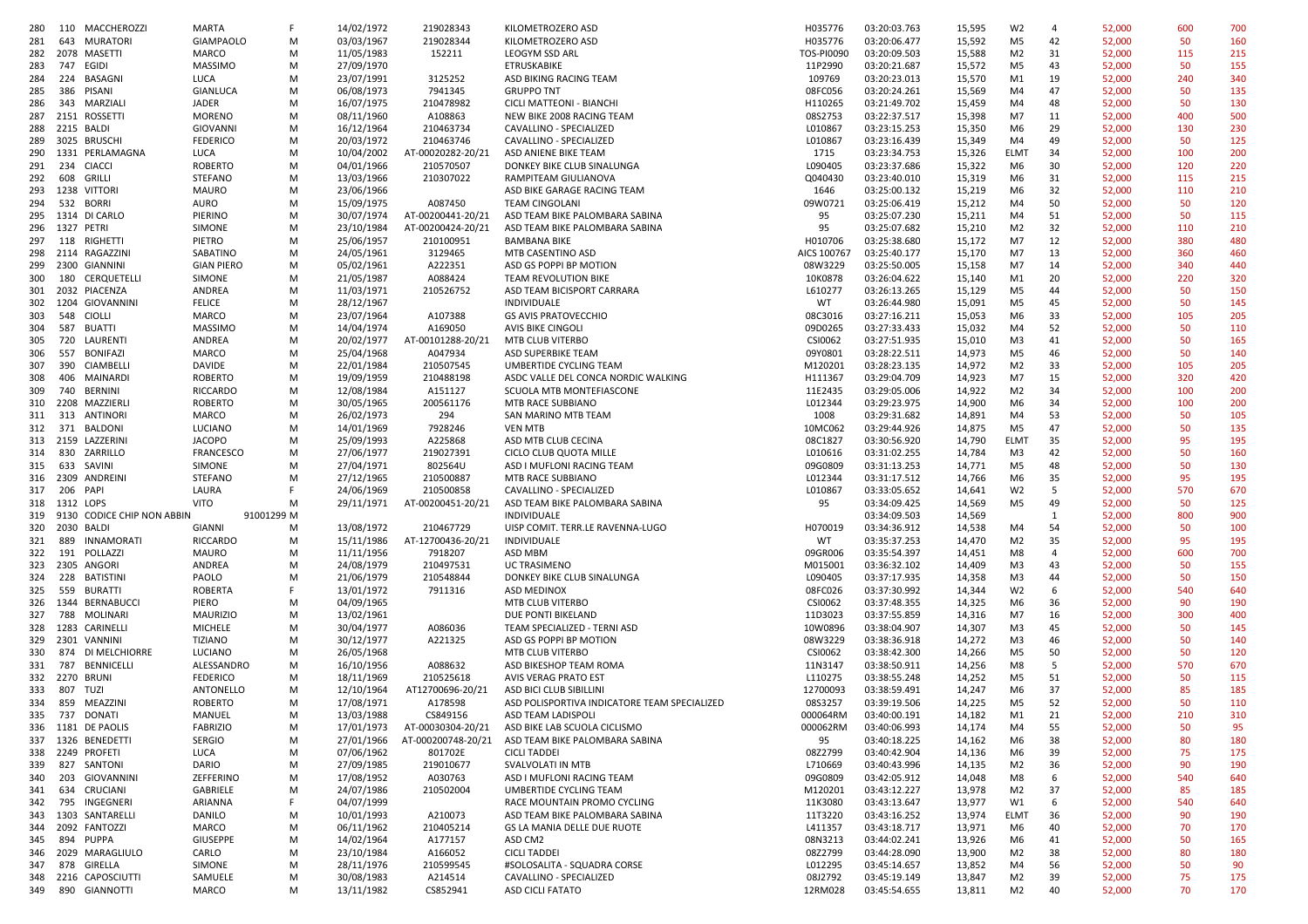| 350          | 3013 TONINI                   | GIANLUCA             | м      | 25/05/1972               | 7929563                | ASD MBM                                         | 09GR006            | 03:46:02.907                 | 13,802           | <b>CT</b>      | $\overline{a}$                   | 52,000           | 600         | 700          |
|--------------|-------------------------------|----------------------|--------|--------------------------|------------------------|-------------------------------------------------|--------------------|------------------------------|------------------|----------------|----------------------------------|------------------|-------------|--------------|
| 351          | 372 MALATINI                  | LUCA                 | м      | 04/11/1985               | 7968064                | <b>VEN MTB</b>                                  | 10MC062            | 03:46:16.370                 | 13,789           | M <sub>2</sub> | 41                               | 52,000           | 50          | 165          |
|              |                               |                      |        |                          |                        |                                                 |                    |                              |                  |                |                                  |                  |             |              |
| 352          | 2024 BOSSOLINI                | ROBERTO              | M      | 09/01/1966               | 3232403                | <b>GS CICLOSAVINESE</b>                         | 13214              | 03:47:01.251                 | 13,743           | M <sub>6</sub> | 42                               | 52,000           | 50          | 160          |
| 353          | 98<br>CIUOLI                  | VALENTINA            | F      | 29/03/1979               | 210548846              | DONKEY BIKE CLUB SINALUNGA                      | L090405            | 03:47:34.152                 | 13,710           | W <sub>2</sub> | $\overline{7}$                   | 52,000           | 510         | 610          |
| 354          | 226 GORELLINI                 | <b>MATTIA</b>        | м      | 22/04/1995               | 210503827              | DONKEY BIKE CLUB SINALUNGA                      | L090405            | 03:47:35.462                 | 13,709           | <b>ELMT</b>    | 37                               | 52,000           | 85          | 185          |
| 355          | 177 CANTONI                   | CLAUDIA              | F.     | 29/10/1967               |                        | TEAM BIKE CIVITAVECCHIA ASD                     | 11M3039            | 03:48:23.900                 | 13,660           | W <sub>2</sub> | 8                                | 52,000           | 480         | 580          |
| 356          | 1322 AGOSTINELLI              | <b>MASSIMO</b>       | м      | 23/05/1977               | AT-00200424-20/21      | ASD TEAM BIKE PALOMBARA SABINA                  | 95                 | 03:48:46.240                 | 13,638           | M3             | 47                               | 52,000           | 50          | 135          |
|              | 357 2165 LENZI                | ANDREA               | м      | 15/05/1982               | A119865                | ASD MTB CLUB CECINA                             | 08C1827            | 03:49:47.891                 | 13,577           | M <sub>2</sub> | 42                               |                  | 50          | 160          |
|              |                               |                      |        |                          |                        |                                                 |                    |                              |                  |                |                                  | 52,000           |             |              |
| 358          | 2016 CARNEVALI                | <b>MAURO</b>         | M      | 19/06/1959               | A046005                | <b>CICLISMO TERONTOLA</b>                       | 08X2908            | 03:50:38.747                 | 13,527           | M7             | 17                               | 52,000           | 280         | 380          |
| 359          | 233 BIGOZZI                   | SIMONE               | м      | 04/11/1974               | 589265A                | DONKEY BIKE CLUB SINALUNGA                      | 08H1649            | 03:50:53.801                 | 13,513           | M4             | 57                               | 52,000           | 50          | 85           |
| 360          | 10<br>INGALDI                 | MANUEL               | м      | 07/01/2002               | <b>FATT. K21</b>       | TEAM MAMMA E PAPA' FANINI LIVORNO               | 08W3108            | 03:50:57.249                 | 13,509           | <b>OPEN</b>    | 19                               | 52,000           | 240         | 340          |
| 361          | 2089 PIERONI                  | ILARIA               | F      | 25/09/1976               | A188089                | <b>TEAM BIKE PIONIERI</b>                       | 08Q3119            | 03:50:57.498                 | 13,509           | W <sub>2</sub> | 9                                | 52,000           | 450         | 550          |
| 362          | 2310 PATROCCHI                | DANIELE              | М      | 27/10/1974               | 210500859              | MTB RACE SUBBIANO                               | L012344            | 03:51:30.914                 | 13,476           | M4             | 58                               | 52,000           | 50          | 80           |
|              |                               |                      |        |                          |                        |                                                 |                    |                              |                  |                |                                  |                  |             |              |
|              | 363 1277 TELLINI              | FABIO                | M      | 06/08/1980               |                        | INDIVIDUALE                                     | WT                 | 03:51:53.736                 | 13,454           | M3             | 48                               | 52,000           | 50          | 130          |
|              | 364 1219 GIULIANI             | <b>ENRICO</b>        | м      | 19/03/1984               |                        | INDIVIDUALE                                     | WT                 | 03:51:59.898                 | 13,448           | M <sub>2</sub> | 43                               | 52,000           | 50          | 155          |
| 365          | 1292 CALMANTI                 | <b>VITTORIO</b>      | м      | 31/07/1960               |                        | INDIVIDUALE                                     | WT                 | 03:52:10.990                 | 13,438           | M7             | 18                               | 52,000           | 260         | 360          |
| 366          | 159 PEDANI                    | <b>GIUSEPPE LUCA</b> | м      | 03/11/1956               | A018784                | <b>CICLI TADDEI</b>                             | 08Z2799            | 03:52:53.641                 | 13,397           | M8             | $\overline{7}$                   | 52,000           | 510         | 610          |
| 367          | 219 LILLI                     | SALVATORE            | м      | 27/10/1952               | A192538                | ASD CICLISSIMO BIKE TEAM                        | 08D3124            | 03:54:06.461                 | 13,327           | M8             | 8                                | 52,000           | 480         | 580          |
| 368          | 438 SIMONI                    | <b>STEFANO</b>       | м      | 29/06/1959               | AT-06201008-20/21      | 100% BIKE                                       | 6200325            | 03:54:31.827                 | 13,303           | M7             | 19                               | 52,000           | 240         | 340          |
|              |                               |                      |        |                          |                        |                                                 |                    |                              |                  |                |                                  |                  |             |              |
| 369          | 2147 ZERINI                   | <b>FILIPPO</b>       | M      | 07/02/1967               | A128261                | NEW BIKE 2008 RACING TEAM                       | 08S2753            | 03:57:13.443                 | 13,152           | M5             | 53                               | 52,000           | 50          | 105          |
| 370          | 2161 FILIPPI                  | PERSIO               | М      | 27/03/1965               | A149063                | ASD MTB CLUB CECINA                             | 08C1827            | 04:00:37.663                 | 12,966           | M <sub>6</sub> | 43                               | 52,000           | 50          | 155          |
|              | 371 1351 BELLI                | GIANLUCA             | м      | 22/01/1972               | A136373                | CICLISMO CIVITA CASTELLANA ASD                  | 11B2894            | 04:01:41.358                 | 12,909           | M4             | 59                               | 52,000           | 50          | 75           |
|              | 372 2168 PONSARD              | LUCA                 | M      | 07/02/1970               | A108144                | ASD MTB CLUB CECINA                             | 08C1827            | 04:02:18.736                 | 12,876           | M5             | 54                               | 52,000           | 50          | 100          |
| 373          | 85<br>BALDININI               | DANIELA              | F.     | 14/01/1967               | 210479039              | ASDC VALLE DEL CONCA NORDIC WALKING             | H111367            | 04:02:24.726                 | 12,871           | W <sub>2</sub> | 10                               | 52,000           | 420         | 520          |
|              |                               |                      | F.     |                          |                        | TEAM BIKE GIPPO COLLE DI VAL D'ELSA             |                    | 04:02:30.233                 |                  |                |                                  |                  |             |              |
| 374          | 202<br>PIATTELLINI            | ELENA                |        | 05/03/1991               | 210541972              |                                                 | L091284            |                              | 12,866           | W1             | $\overline{7}$                   | 52,000           | 510         | 610          |
| 375          | 186 GOLVELLI                  | GIOVANNI             | M      | 18/03/1950               | AT-00200450            | ASD TEAM BIKE PALOMBARA SABINA                  | 95                 | 04:02:30.234                 | 12,866           | M8             | 9                                | 52,000           | 450         | 550          |
| 376          | 1226 PASQUALI                 | IGOR                 | M      | 12/04/1974               |                        | INDIVIDUALE                                     | WT                 | 04:02:32.043                 | 12,864           | M4             | 60                               | 52,000           | 50          | 70           |
| 377          | 409<br>BERARDUCCI             | DANIELE              | м      | 18/01/1964               | 210479044              | ASDC VALLE DEL CONCA NORDIC WALKING             | H111367            | 04:03:29.981                 | 12,813           | M6             | 44                               | 52,000           | 50          | 150          |
| 378          | 220<br>TURCHI                 | <b>ALBERTO</b>       | M      | 17/11/1955               | A091412                | ASD CICLISSIMO BIKE TEAM                        | 08D3124            | 04:05:32.878                 | 12,706           | M8             | 10                               | 52,000           | 420         | 520          |
| 379          | 729<br>RIPALDI                | <b>GIUSEPPE</b>      | м      | 25/05/1969               |                        | <b>ASD CICLI FATATO</b>                         | 1460               | 04:06:04.734                 | 12,679           | M <sub>5</sub> | 55                               | 52,000           | 50          | 95           |
|              |                               |                      |        |                          |                        |                                                 |                    |                              |                  |                |                                  |                  |             |              |
| 380          | 2019 SERBOLI                  | <b>CLAUDIO</b>       | м      | 03/09/1982               | A134853                | <b>GS MONTEMARCIANO</b>                         | 08L3211            | 04:06:43.921                 | 12,645           | M <sub>2</sub> | 44                               | 52,000           | 50          | 150          |
| 381          | 809 PIERANGELINI              | LUCIANO              | M      | 02/12/1958               | AT-12700474-20/21      | NOTECALO                                        | 115                | 04:07:56.726                 | 12,583           | M7             | 20                               | 52,000           | 220         | 320          |
| 382          | 881 ACHILLI                   | SIMONE               | м      | 12/01/1971               | 210452692              | ASD POLISPORTIVA BELMONTESE                     | 1200700            | 04:07:57.163                 | 12,583           | M5             | 56                               | 52,000           | 50          | 90           |
| 383          | 831 RAIMONDO                  | <b>DOMENICO</b>      | м      | 20/11/1977               | 210507976              | CICLO CLUB QUOTA MILLE                          | L010616            | 04:10:19.700                 | 12,464           | M3             | 49                               | 52,000           | 50          | 125          |
| 384          | 515 ADINOLFI                  | GERARDO              | м      | 01/10/1970               |                        | <b>ASD SBUBBIKERS</b>                           | CSI15200359        | 04:11:57.232                 | 12,383           | M <sub>5</sub> | 57                               | 52,000           | 50          | 85           |
|              |                               |                      |        |                          |                        | ASD TORPADO-SUDTIROL INTERNATIONAL MTB PRO TEAM |                    | 04:21:11.906                 |                  |                | 20                               |                  |             |              |
| 385          | 14<br>ROSSI                   | ALESSANDRO           | M      | 03/07/1964               | 616603G                |                                                 | 21S1157            |                              | 11,945           | <b>OPEN</b>    |                                  | 52,000           | 220         | 320          |
| 386          | 895<br><b>BIRIBICCHI</b>      | <b>MAURO</b>         | м      | 06/07/1964               |                        | <b>COMITATO UISP VITERBO</b>                    | N050019            | 04:21:57.334                 | 11,910           | M6             | 45                               | 52,000           | 50          | 145          |
| 387          | 804 CAPPELLACCI               | MARCO                | M      | 14/10/1997               | A147248                | TEAM MONDOBICI TECNOPLAST                       | 09D0568            | 04:24:18.592                 | 11,804           | <b>ELMT</b>    | 38                               | 52,000           | 80          | 180          |
| 388          | 109<br>LITTI                  | LORENZA              | F.     | 14/04/1997               | A191574                | TEAM MONDOBICI TECNOPLAST                       | 09D0568            | 04:24:19.294                 | 11,804           | W1             | 8                                | 52,000           | 480         | 580          |
| 389          | 1232 LUPINO                   | ALESSANDRO           | м      | 11/11/1970               | AT-00027213-20/21      | ASD BIKE GARAGE RACING TEAM                     | 1646               | 04:26:11.848                 | 11,721           | M5             | 58                               | 52,000           | 50          | 80           |
| 390          | 844 CASTELLANI                | GABRIELE             | м      | 21/12/1979               | 210213344              | SVALVOLATI IN MTB                               | L710669            | 04:29:01.202                 | 11,598           | M <sub>3</sub> | 50                               | 52,000           | 50          | 120          |
|              |                               |                      |        |                          |                        |                                                 |                    |                              |                  |                |                                  |                  |             |              |
| 391          | 543<br>GIANNINI               | <b>GIANPAOLO</b>     | м      | 20/07/1963               | 950048R                | <b>GS AVIS PRATOVECCHIO</b>                     | 08C3016            | 04:29:38.112                 | 11,571           | M6             | 46                               | 52,000           | 50          | 140          |
| 392          | 231 SACCHINI                  | STEFANO              | м      | 13/03/1960               | A220351                | ASD MTB CLUB CECINA                             | 08C1827            | 04:29:47.643                 | 11,564           | M7             | 21                               | 52,000           | 210         | 310          |
| 393          | 882 ROMANELLI                 | ALESSANDRO           | м      | 04/12/1972               | 510663                 | MTB RED DEVILS LATINA                           | 13120              | 04:32:15.687                 | 11,460           | M4             | 61                               | 52,000           | 50          | 50           |
| 394          | 841 BONAIUTI                  | <b>GIUSEPPE</b>      | м      | 01/07/1951               | A076796                | ASD CICLISSIMO BIKE TEAM                        | 08D3124            | 04:32:16.327                 | 11,459           | M8             | 11                               | 52,000           | 400         | 500          |
| 395          | 453 ARGENTATI                 | GIANCARLO            | м      | 24/03/1983               | 219025630              | <b>BIKE THERAPY ASD</b>                         | 1050408            | 04:36:00.123                 | 11,304           | M <sub>2</sub> | 45                               | 52,000           | 50          | 145          |
| 396          | 1206 OTTAVIANELLI             | <b>FABIO</b>         | м      | 02/06/1968               |                        | INDIVIDUALE                                     | WT                 | 04:42:14.760                 | 11,054           | M5             | 59                               | 52,000           | 50          | 75           |
|              |                               |                      |        |                          |                        |                                                 |                    |                              |                  |                |                                  |                  |             |              |
| 397          | 751<br>BIANCO                 | <b>MIRKO</b>         | м      | 12/09/1974               | AT-00100895-20/21      | ASD GC CANINO                                   | 198                | 04:42:50.562                 | 11,031           | M4             | 62                               | 52,000           | 50          | 50           |
| 398          | 516 CLEMENTI                  | PAOLO                | м      | 19/10/1966               | AT-15200613-20/21      | <b>ASD SBUBBIKERS</b>                           | CSI15200359        | 04:42:52.681                 | 11,029           | M6             | 47                               | 52,000           | 50          | 135          |
| 399          | 567<br>GELATI                 | BARBARA              |        | 04/02/1963               | A221329                | ASD GS POPPI BP MOTION                          | 08W3229            | 04:42:52.683                 | 11,029           | W <sub>2</sub> | 11                               | 52,000           | 400         | 500          |
| 400          | 3023 RENCINAI                 | ROBERTO              | м      | 17/04/1966               |                        | INDIVIDUALE                                     | WT                 | 04:42:52.684                 | 11,029           | M6             | 48                               | 52,000           | 50          | 130          |
| 401          | 612 GAVAGNI                   | REMO                 | м      | 18/03/1963               | 210503826              | DONKEY BIKE CLUB SINALUNGA                      | L090405            | 04:44:28.871                 | 10,967           | M6             | 49                               | 52,000           | 50          | 125          |
| 402          | 149 GIOIA                     | PATRIZIA             |        | 02/01/1973               | A190457                | ASD MTB CLUB CECINA                             | 08C1827            | 04:56:18.158                 | 10,530           | W <sub>2</sub> | 12                               | 52,000           | 380         | 480          |
|              |                               |                      |        |                          |                        |                                                 |                    |                              |                  |                |                                  |                  |             |              |
| 1            | 71 FEOLA                      | DANIELE              | M      | 08/10/2003               | A207873                | ELBA BIKE - SCOTT                               | 08A2700            | 01:06:35.348                 | 20,724           | <b>JUN</b>     | 1                                | 23,000           | 800         | 900          |
| 2            | 79 GARGIANI                   | LUCA                 | м      | 12/11/2004               | A077722                | <b>CICLI TADDEI</b>                             | 08Z2799            | 01:07:07.063                 | 20,561           | JUN            | $\overline{2}$                   | 24,000           | 700         | 800          |
| $\mathbf{R}$ | 70 TOZZI                      | ALEX                 |        | 05/08/2003               | A110673                | ASD SC REDA MOKADOR                             | 07B0451            | 01:07:07.266                 | 20,560           | JUN            | $\overline{3}$                   | 25,000           | 650         | 750          |
| 4            | RAVALLO<br>78                 | DAVIDE               | M      | 13/10/2004               | A191246                | <b>CICLI TADDEI</b>                             | 08Z2799            | 01:11:25.602                 | 19,321           | JUN            | $\overline{4}$                   | 26,000           | 600         | 700          |
| -5           | 69<br>NESI                    | MICHAEL              | м      | 13/03/2003               | 210511665              | <b>TEAM GIOVANNELLI</b>                         | L080519            | 01:12:25.850                 | 19,053           | JUN            | -5                               | 27,000           | 570         | 670          |
| 6            | 74<br>DI LUIGI                | <b>EDOARDO</b>       | M      | 07/08/2004               | 715341B                | ASD TEAM BIKE TERENZI                           | 11E3379            | 01:12:28.299                 | 19,042           | JUN            | 6                                | 28,000           | 540         | 640          |
|              |                               |                      |        |                          |                        |                                                 |                    |                              |                  |                |                                  |                  |             |              |
| 7            | 888 NANNINI                   | ALESSANDRO           | M      | 19/03/1993               | 219012779              | PACINI FACTORY TEAM                             | L012369            | 01:16:41.347                 | 17,995           | <b>ELMT</b>    | 1                                | 29,000           | $\mathbf 0$ | $\mathbf 0$  |
| 8            | 2105 D'ANNUNZIO               | FABIO                | м      | 08/04/1973               | A147232                | <b>GS MONTALTO</b>                              | 08Y3068            | 01:16:42.595                 | 17,990           | M4             | 1                                | 30,000           | $\mathbf 0$ | $\mathbf{0}$ |
| 9            | 77<br>PACI                    | LEONARDO             | M      | 03/02/2004               | A189954                | CICLISMO TERONTOLA                              | 08X2908            | 01:17:07.352                 | 17,894           | JUN            | $\overline{7}$                   | 31,000           | 510         | 610          |
| 10           | 75<br>SOLDINI                 | ANDREA               | м      | 03/12/2004               | A077723                | <b>GS AVIS PRATOVECCHIO</b>                     | 08C3016            | 01:17:24.590                 | 17,827           | JUN            | -8                               | 32,000           | 480         | 580          |
| 11           | 68<br>ANDREINI                | PIETRO               | м      | 16/11/2003               | 210500886              | MTB RACE SUBBIANO                               | L012344            | 01:19:31.091                 | 17,355           | JUN            | -9                               | 33,000           | 450         | 550          |
|              |                               |                      |        |                          |                        | ASD POLISPORTIVA INDICATORE TEAM SPECIALIZED    |                    |                              |                  |                |                                  |                  | $\mathbf 0$ | $\mathbf 0$  |
| 12           | 156 NOCENTI                   | SAURO                | M      | 11/02/1970               | 852475U                |                                                 | 08S3257            | 01:20:52.663                 | 17,063           | M5             | 1                                | 34,000           |             |              |
| 13           |                               | <b>ADRIANO</b>       | м      | 06/03/1960               | A221914                | ASD GS POPPI BP MOTION                          | 08W3229            | 01:21:20.837                 | 16,964           | M7             | -1                               | 35,000           | $\mathbf 0$ | $\mathbf{0}$ |
|              | 566 FANI                      |                      |        |                          |                        |                                                 |                    |                              |                  |                |                                  |                  |             | $\Omega$     |
| 14           | 3008 BIANCUCCI                | <b>FRANCESCO</b>     | M      | 21/10/1999               |                        | INDIVIDUALE                                     | WT                 | 01:21:57.341                 | 16,838           | CT             | 1                                | 36,000           | 0           |              |
| 15           | 893 BIACCO                    | <b>FILIPPO</b>       | м      | 15/09/1986               | A084470                | ASD CICLISSIMO BIKE TEAM                        | 08D3124            | 01:21:57.778                 | 16,837           | M <sub>2</sub> | 1                                | 37,000           | $\mathbf 0$ | $\Omega$     |
| 16           |                               |                      |        |                          |                        | PACINI FACTORY TEAM                             |                    |                              |                  |                |                                  |                  | 0           | $\Omega$     |
|              | 887 PACINI<br>17 2206 BANELLI | FREDY<br>FABIO       | M<br>M | 02/08/1961<br>18/02/1971 | 210108821<br>210403937 | MTB RACE SUBBIANO                               | L012369<br>L012344 | 01:26:09.640<br>01:28:52.614 | 16,017<br>15,527 | M7<br>M5       | $\overline{2}$<br>$\overline{2}$ | 38,000<br>39,000 | $\mathbf 0$ | 0            |